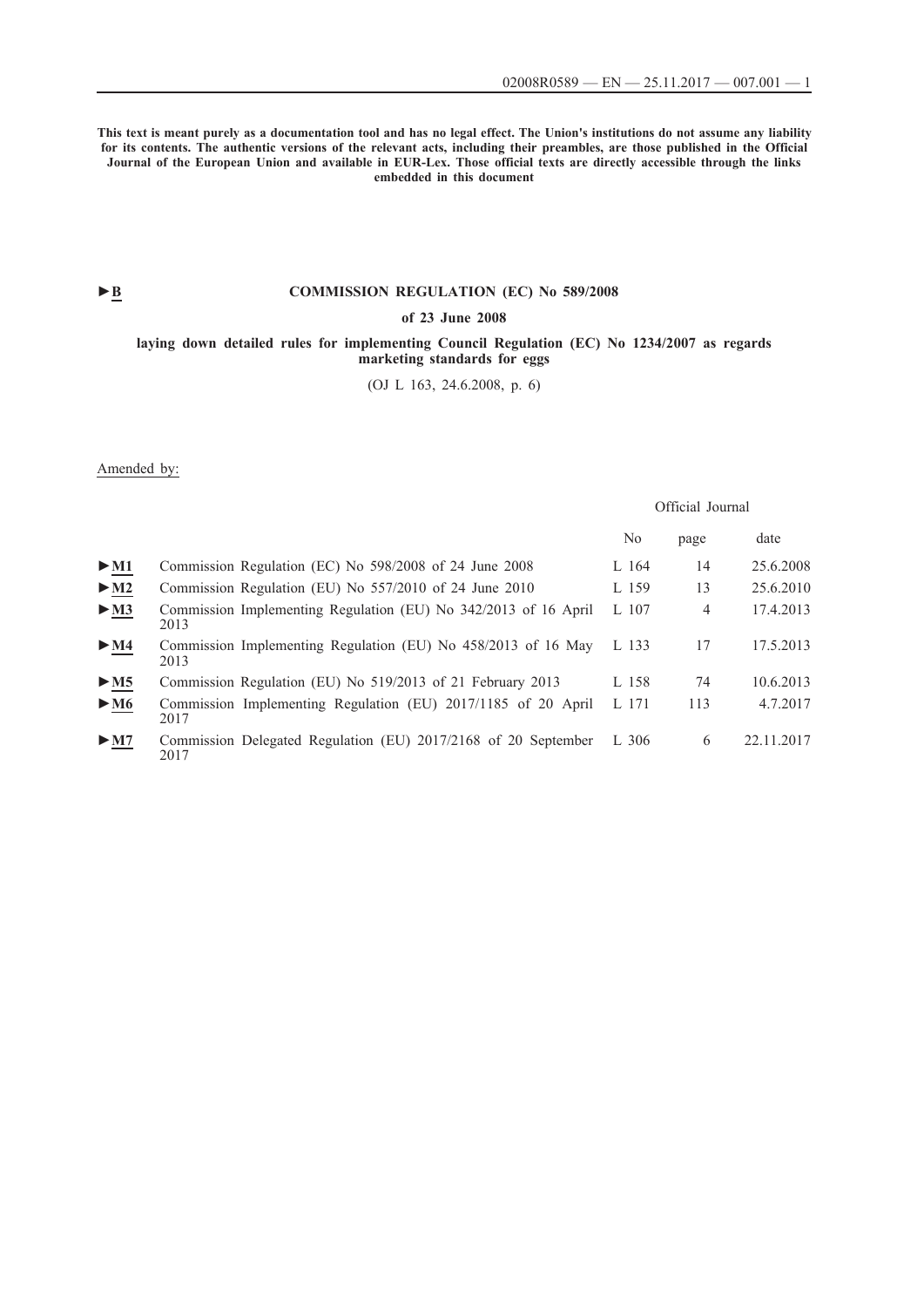### **COMMISSION REGULATION (EC) No 589/2008**

### **of 23 June 2008**

### **laying down detailed rules for implementing Council Regulation (EC) No 1234/2007 as regards marketing standards for eggs**

### *Article 1*

#### **Definitions**

The definitions in Article 2(1) of Regulation (EC) No 852/2004 and points 5 and 7.3 of Annex I to Regulation (EC) No 853/2004 shall apply as appropriate.

In addition, the following definitions shall apply for the purpose of this Regulation:

- (a) 'pack' means a wrapping containing Class A or B eggs, excluding transport packaging and containers of industrial eggs;
- (b) 'loose sales' means the offer for retail sale of eggs to the final consumer, other than in packs;
- (c) 'collector' means any establishment registered in accordance with Article 6 of Regulation (EC) No 852/2004 to collect eggs from a producer for delivery to a packing centre, to a market selling exclusively to wholesalers whose undertakings are approved as packing centres, or to the food or non-food industry;
- (d) 'sell-by date' means the maximum time limit for delivery of the egg to the final consumer according to point 3 of Chapter I of Section X of Annex III to Regulation (EC) No 853/2004;
- (e) 'food industry' means any establishment producing egg products intended for human consumption, excluding mass caterers;
- (f) 'non-food industry' means any business producing products containing eggs not intended for human consumption;
- (g) 'mass caterers' means the entities referred to in Article 1(2) of Directive 2000/13/EC;
- (h) 'industrial eggs' means eggs not intended for human consumption;

### **▼M4**

(i) 'batch' means the eggs in packs or loose from one and the same production site or packing centre, situated in one place, with one and the same laying date or date of minimum durability or packing date, the same farming method and, in case of graded eggs, the same quality and weight grading;

## **▼B**

- (j) 'repacking' means the physical transfer of eggs to another pack or the re-marking of a pack containing eggs;
- (k) 'eggs' means eggs in shell other than broken, incubated or cooked eggs — that are produced by hens of the species *Gallus gallus* and are fit for direct human consumption or for the preparation of egg products;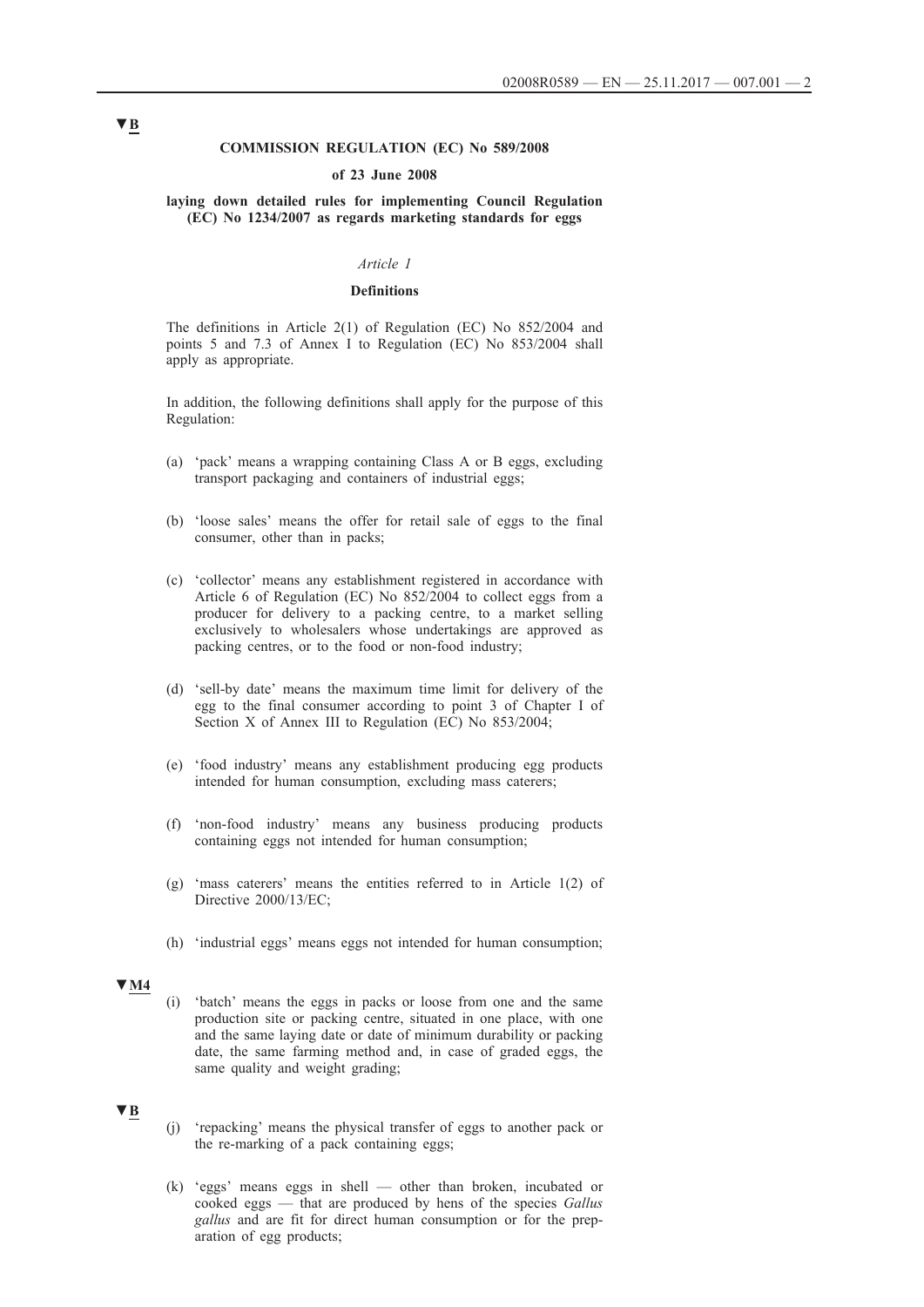- (l) 'broken eggs' means eggs showing breaks of both the shell and the membranes, resulting in the exposure of their contents;
- (m) 'incubated eggs' means eggs from the time of insertion in the incubator onwards;
- (n) 'marketing' means holding eggs for the purpose of sale, including offering for sale, storage, packing, labelling, delivery, or any other form of transfer, whether free of charge or not;
- (o) 'operator' means a producer and any other natural or legal person involved in the marketing of eggs;
- (p) 'production site' means an establishment keeping laying hens, registered in accordance with Commission Directive 2002/4/EC (1);
- (q) 'packing centre' means a packing centre within the meaning of Regulation (EC) No 853/2004 that is authorised according to Article 5(2) of this Regulation and where eggs are graded by quality and weight;
- (r) 'final consumer' means the ultimate consumer of a foodstuff who will not use the food as part of any food business operation or activity;
- (s) 'producer code' means the distinguishing number of the production site according to point 2 of the Annex to Directive 2002/4/EC.

### **Quality characteristics of eggs**

- 1. Class A eggs shall have the following quality characteristics:
- (a) shell and cuticle: normal shape, clean and undamaged;
- (b) air space: height not exceeding 6 mm, stationary; however, for eggs to be marketed as 'extra', it may not exceed 4 mm;
- (c) yolk: visible on candling as a shadow only, without clearly discernible outline, slightly mobile upon turning the egg, and returning to a central position;
- (d) white: clear, translucent;
- (e) germ: imperceptible development;
- (f) foreign matter: not permissible;
- (g) foreign smell: not permissible.

2. Class A eggs shall not be washed or cleaned, before or after grading, except as provided for in Article 3.

3. Class A eggs shall not be treated for preservation or chilled in premises or plants where the temperature is artificially maintained at less than 5 °C. However, eggs which have been kept at a temperature below 5 °C during transport for not more than 24 hours or on retail premises or in annexes thereto for not more than 72 hours shall not be considered as chilled.

 $\overline{(^1)$  OJ L 30, 31.1.2002, p. 44.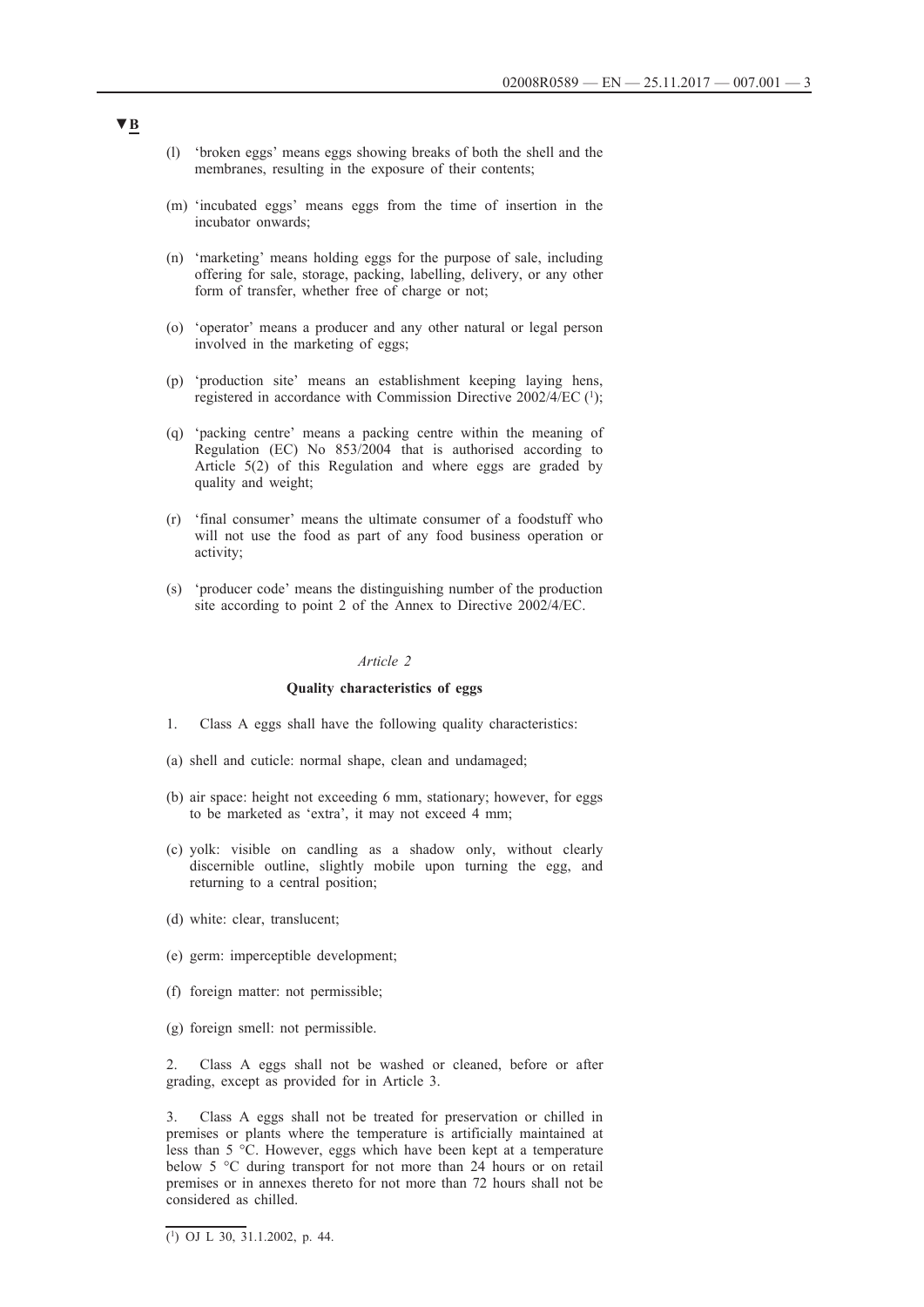4. Class B eggs shall be eggs which do not meet the quality characteristics provided for in paragraph 1. Class A eggs which no longer have those characteristics may be downgraded to Class B.

### *Article 3*

### **Washed eggs**

1. Member States which, on 1 June 2003, authorised packing centres to wash eggs may continue to authorise packing centres to wash eggs, provided that those centres operate in accordance with the national guides for egg-washing systems. Washed eggs may only be marketed in the Member States in which such authorisations have been issued.

2. The Member States referred to in paragraph 1 shall encourage the development of national guides to good practice for egg-washing systems by the food business operators, in accordance with Article 8 of Regulation (EC) No 852/2004.

### *Article 4*

## **Grading of Class A eggs by weight**

1. Class A eggs shall be graded by weight as follows:

(a) XL — very large: weight  $\geq$  73 g;

(b) L — large: weight  $\geq 63$  g and  $\leq 73$  g;

(c) M — medium: weight  $\geq$  53 g and < 63 g;

(d) S — small: weight  $\leq 53$  g.

2. The weight-grading shall be indicated by the corresponding letters or terms as defined in paragraph 1 or by a combination of both, which may be supplemented by the corresponding weight ranges. Other additional indications may be used, provided that such indications are not likely to be mistaken for the letters or terms defined in paragraph 1 and comply with Directive 2000/13/EC.

3. By way of derogation from paragraph 1, where Class A eggs of different sizes are packed together in the same pack, the minimum net weight of the eggs shall be given in grams and the indication 'Eggs of different sizes' or equivalent terms shall appear on the outer surface of the pack.

### *Article 5*

#### **Packing centres**

1. Only packing centres shall grade and pack eggs and label their packs.

Only undertakings satisfying the conditions laid down in this Article shall be authorised as packing centres.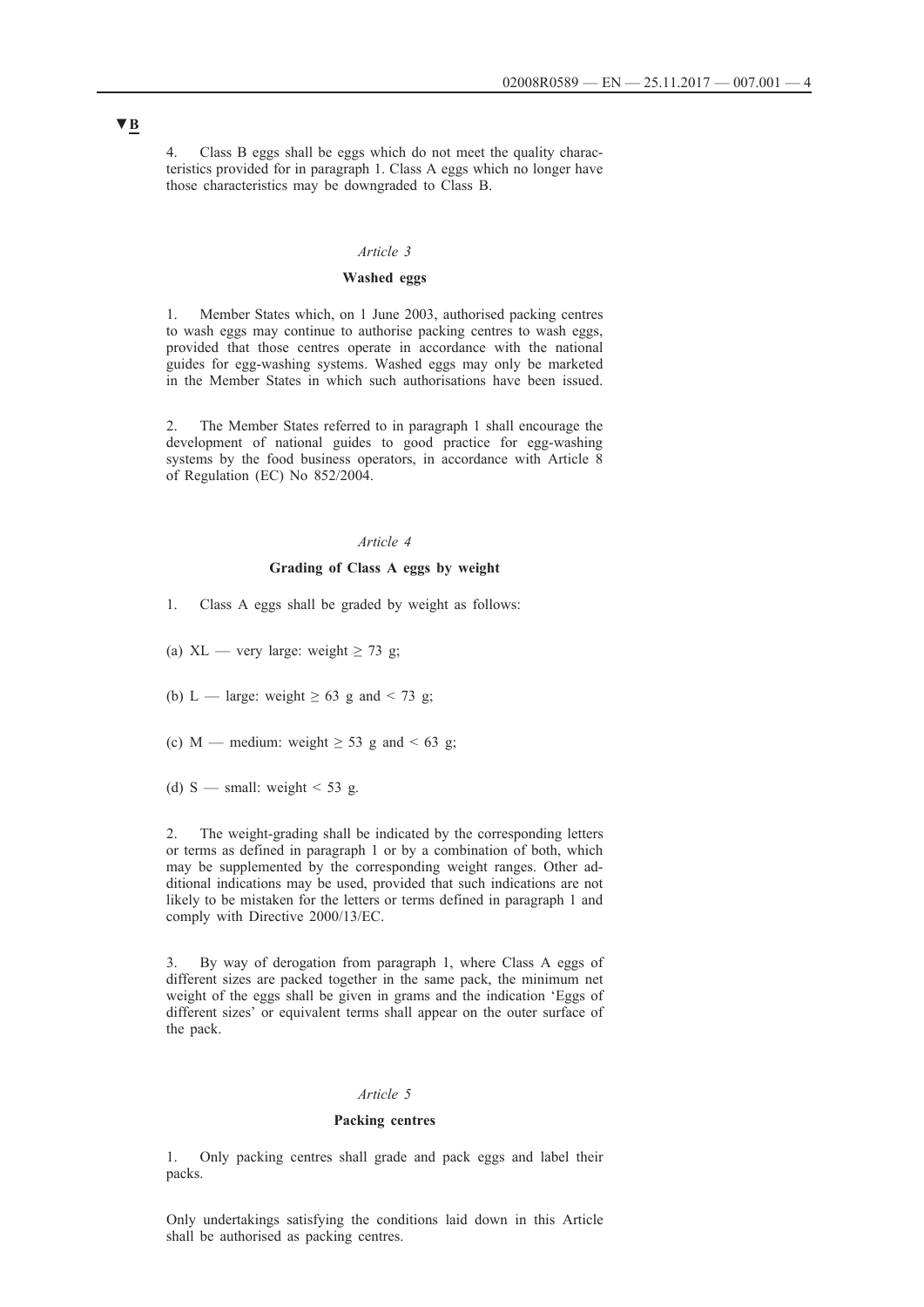2. The competent authority shall authorise packing centres to grade eggs and shall allot a packing centre code to any operator whose premises and technical equipment are suitable for grading eggs by quality and weight. No suitable technical equipment for grading eggs by weight shall be required for packing centres working exclusively for the food and non-food industry.

The competent authority shall allot the packing centre a packing centre code with an initial code for the Member State concerned as specified in point 2.2 of the Annex to Directive 2002/4/EC.

3. Packing centres shall have the technical equipment necessary to ensure that eggs are handled properly. This should include as appropriate:

- (a) suitable candling equipment, automatic or continuously staffed throughout, allowing the quality of each egg to be examined separately, or other appropriate equipment;
- (b) devices for measuring the height of the air space;
- (c) equipment for grading eggs by weight;
- (d) one or more approved balances for weighing eggs;
- (e) equipment for marking eggs.

4. The authorisation referred to in paragraphs 1 and 2 may be withdrawn at any time if the conditions provided for in this Article are no longer fulfilled.

### *Article 6*

#### **Time limit for grading, marking and packing eggs and marking packs**

1. Eggs shall be graded, marked and packed within 10 days of laying.

2. Eggs marketed in accordance with Article 14 shall be graded, marked and packed within four days of laying.

The date of minimum durability referred to in Article  $12(1)(d)$ shall be marked at the time of packing in accordance with Article 9(2) of Directive 2000/13/EC.

### *Article 7*

### **Information displayed on transport packaging**

1. Without prejudice to Article 18 of Regulation (EC) No 178/2002, at the production site, each transport packaging containing eggs shall be identified by the producer by:

(a) the producer's name and address;

- (b) the producer code;
- (c) the number of eggs and/or their weight;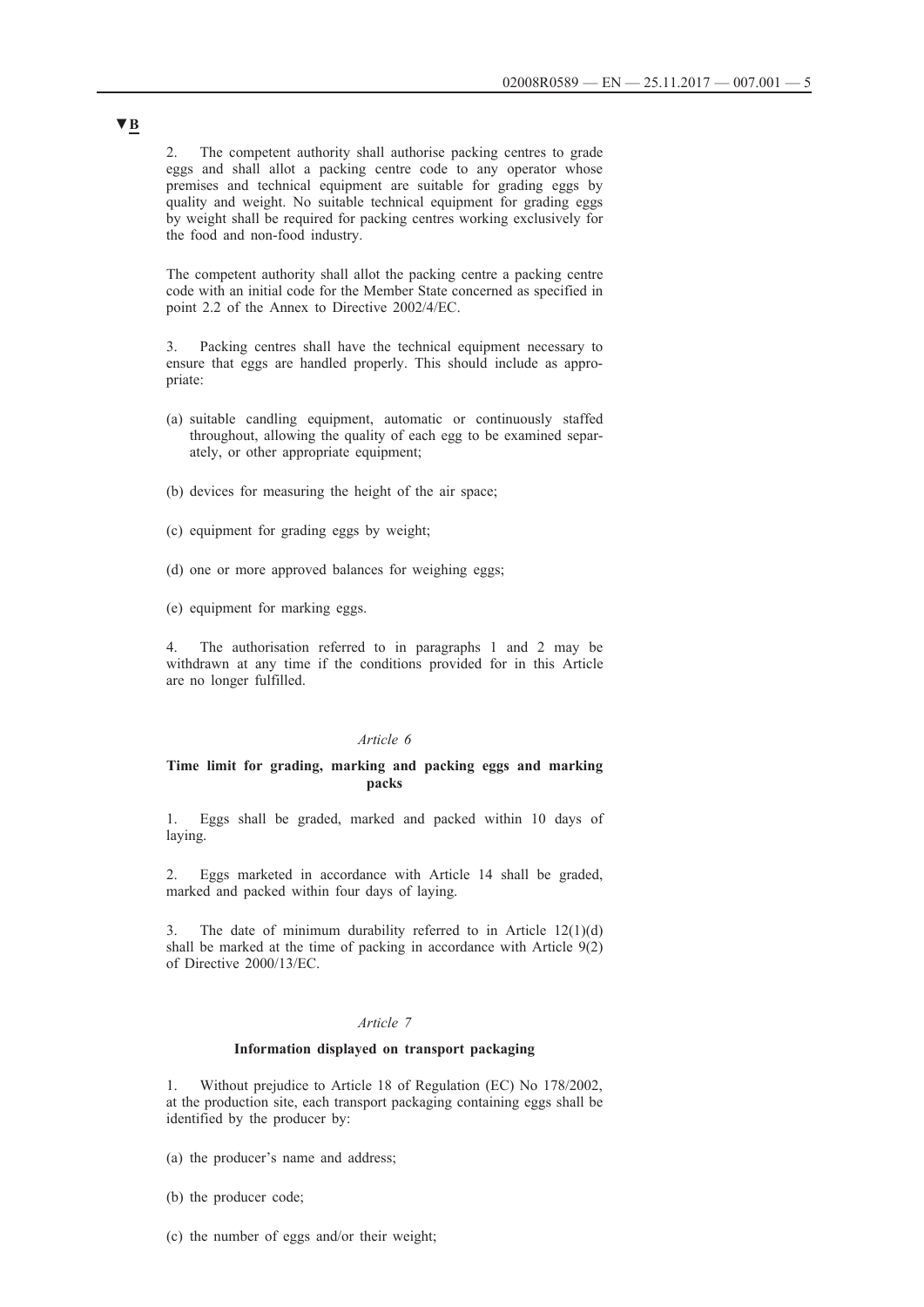(d) the laying date or period;

(e) the date of dispatch.

In the case of packing centres supplied with unpacked eggs from their own production units, situated at the same site, identification on transport packaging may take place at the packing centre.

2. The information referred to in paragraph 1 shall be applied to the transport packaging and be contained in accompanying documents. A copy of those documents shall be kept by any intervening operator to whom the eggs are delivered. The originals of the accompanying documents shall be kept by the packing centre that grades the eggs.

Where batches received by a collector are subdivided for delivery to more than one operator, the accompanying documents may be substituted by appropriate transport container labels, provided that the latter include the information referred to in paragraph 1.

3. The information referred to in paragraph 1 applied to the transport packaging shall not be modified and shall remain on the transport packaging until removal of eggs for immediate grading, marking, packing or further processing.

#### *Article 8*

### **Marking of eggs for cross-border delivery**

1. Eggs delivered from a production site to a collector, a packing centre or non-food industry situated in another Member State shall be marked with the producer code before leaving the production site.

2. A Member State on whose territory the production site is situated may grant an exemption from the requirement provided for in paragraph 1, where a producer has signed a delivery contract with a packing centre in another Member State requiring the marking in accordance with this Regulation. Such an exemption may be granted only at the request of both operators concerned and with the prior written agreement of the Member State where the packing centre is situated. In such cases, a copy of the delivery contract shall accompany the consignment.

3. The minimum duration of delivery contracts referred to in paragraph 2 may not be less than one month.

The inspection services, referred to in Article 24, of the Member States concerned, and of any transit Member States, shall be informed before an exemption is granted in accordance with paragraph 2 of this Article.

5. Class B eggs marketed in another Member State shall be marked in accordance with the second subparagraph of point 1 of part A, III of Annex XIV to Regulation (EC) No 1234/2007 and, where appropriate, bear an indication in accordance with Article 10 of this Regulation so as to ensure that they can easily be distinguished from Class A eggs.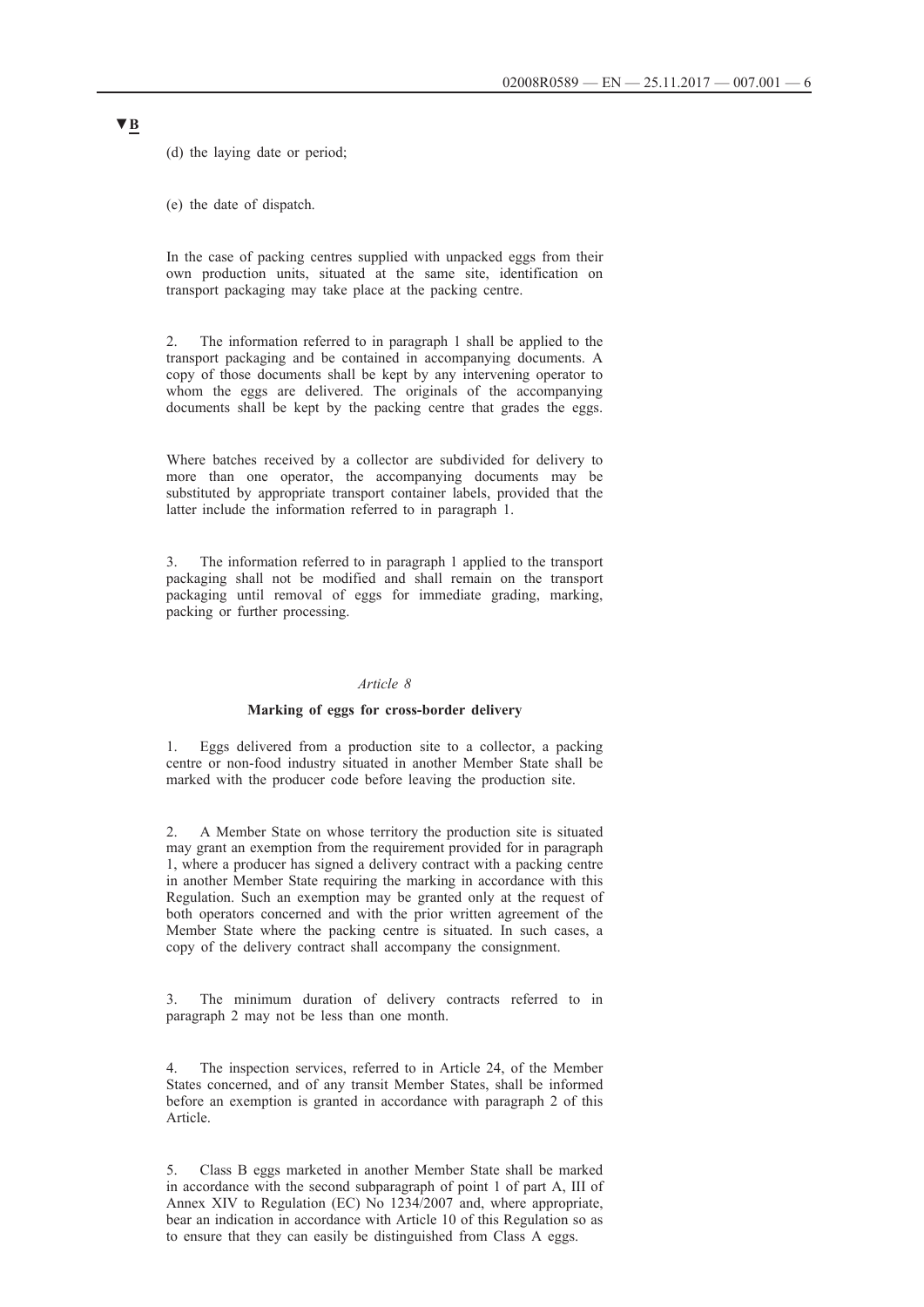### **Producer code**

1. The producer code shall consist of the codes and letters provided for in point 2 of the Annex to Directive 2002/4/EC. It shall be easily visible and clearly legible and be at least 2 mm high.

2. Without prejudice to point 1 of part A, III of Annex XIV to Regulation (EC) No 1234/2007, where it is not possible for technical reasons to mark cracked or soiled eggs, marking with the producer code shall not be compulsory.

### *Article 10*

### **Indications on Class B eggs**

The indication referred to in point 1 of part A, III of Annex XIV to Regulation (EC) No 1234/2007 shall be a circle at least 12 mm in diameter around the letter 'B' at least 5 mm high, or an easily visible colour spot of at least 5 mm in diameter.

#### **▼M1**

### *Article 11*

### **Marking of eggs delivered directly to the food industry**

1. Save as otherwise provided for by the sanitary legislation, Member States may exempt operators at their request from the marking obligations provided for in Annex XIV.A.III(1) and in Annex XIV.A.IV(3) to Regulation (EC) No 1234/2007 where eggs are delivered directly from the production site to the food industry.

- 2. In the cases referred to in the first paragraph:
- (a) Member States where the production site is established shall appropriately inform the competent authorities of the Member States concerned about the granting of the marking derogation before any deliveries take place;
- (b) when the derogation concerns a supplier situated in a third country, the eggs shall be delivered to industry only provided that their final destination with a view to processing is checked by the competent authorities of the Member State granting the exception;
- (c) the delivery shall be under the full responsibility of the food industry operator, which accordingly undertakes to use the eggs only for processing.

### **▼B**

### *Article 12*

### **Marking of packs**

1. Packs containing Class A eggs shall bear on the outer surface in easily visible and clearly legible type:

(a) the packing centre code;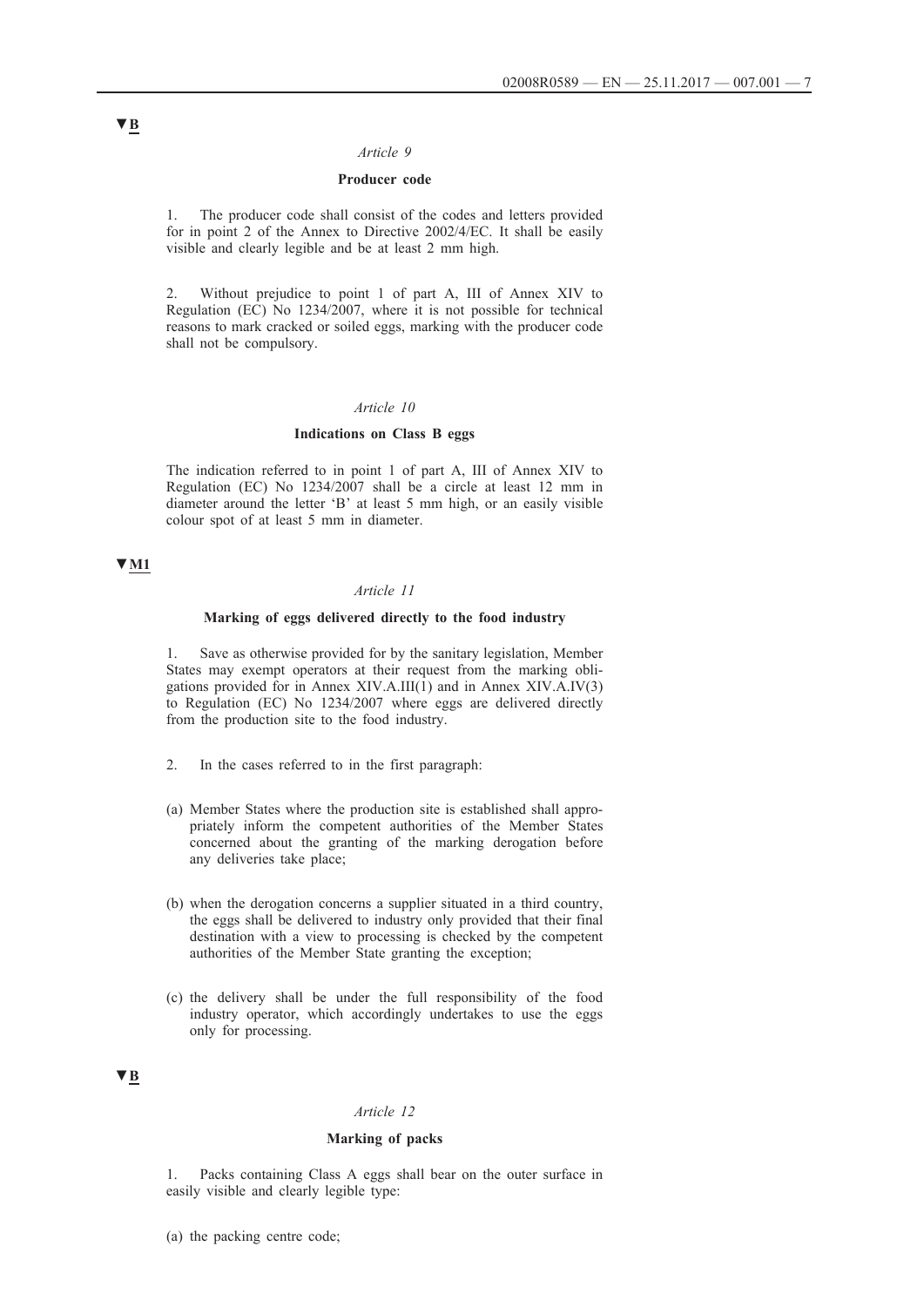- (b) the quality grading; packs shall be identified either by the words 'Class A' or the letter 'A', whether alone or in combination with the word 'fresh';
- (c) the weight grading in accordance with Article 4(2) of this Regulation;
- (d) the date of minimum durability in accordance with Article 13 of this Regulation;
- (e) the wording 'washed eggs' for eggs washed in accordance with Article 3 of this Regulation;
- (f) as a special storage condition in accordance with Article  $3(1)(6)$  of Directive 2000/13/EC, an indication advising consumers to keep eggs chilled after purchase.

2. In addition to the requirements laid down in paragraph 1, packs containing Class A eggs shall bear on the outer surface in easily visible and clearly legible type the farming method.

For the identification of the farming method only the following terms shall be used:

- (a) for conventional farming, the terms set out in Part A of Annex I, and only if the relevant conditions laid down in Annex II are fulfilled;
- (b) for organic production, the terms set out in Article 2 of Council Regulation (EEC) No 2092/91 (1).

The meaning of the producer code shall be explained on or inside the pack.

Where laying hens are kept in systems of production in accordance with the requirements laid down in Chapter III of Council Directive 1999/74/EC, the identification of the farming method may be complemented by one of the indications listed in Part B of Annex I to this Regulation.

3. Paragraph 2 shall apply without prejudice to national technical measures going beyond the minimum requirements laid down in Annex II, which may apply only to producers of the Member State concerned and provided that they are compatible with Community law.

Packs containing Class B eggs shall bear on the outer surface in easily visible and clearly legible type:

- (a) the packing centre code;
- (b) the quality grading; packs shall be identified either by the words 'Class B' or the letter 'B';
- (c) the packing date.

5. The Member States may require, for packs of eggs produced on their territory, that the labels be affixed in such a way so as to be broken when opening the packs.

 $\overline{(^1)}$  OJ L 198, 22.7.1991, p. 1.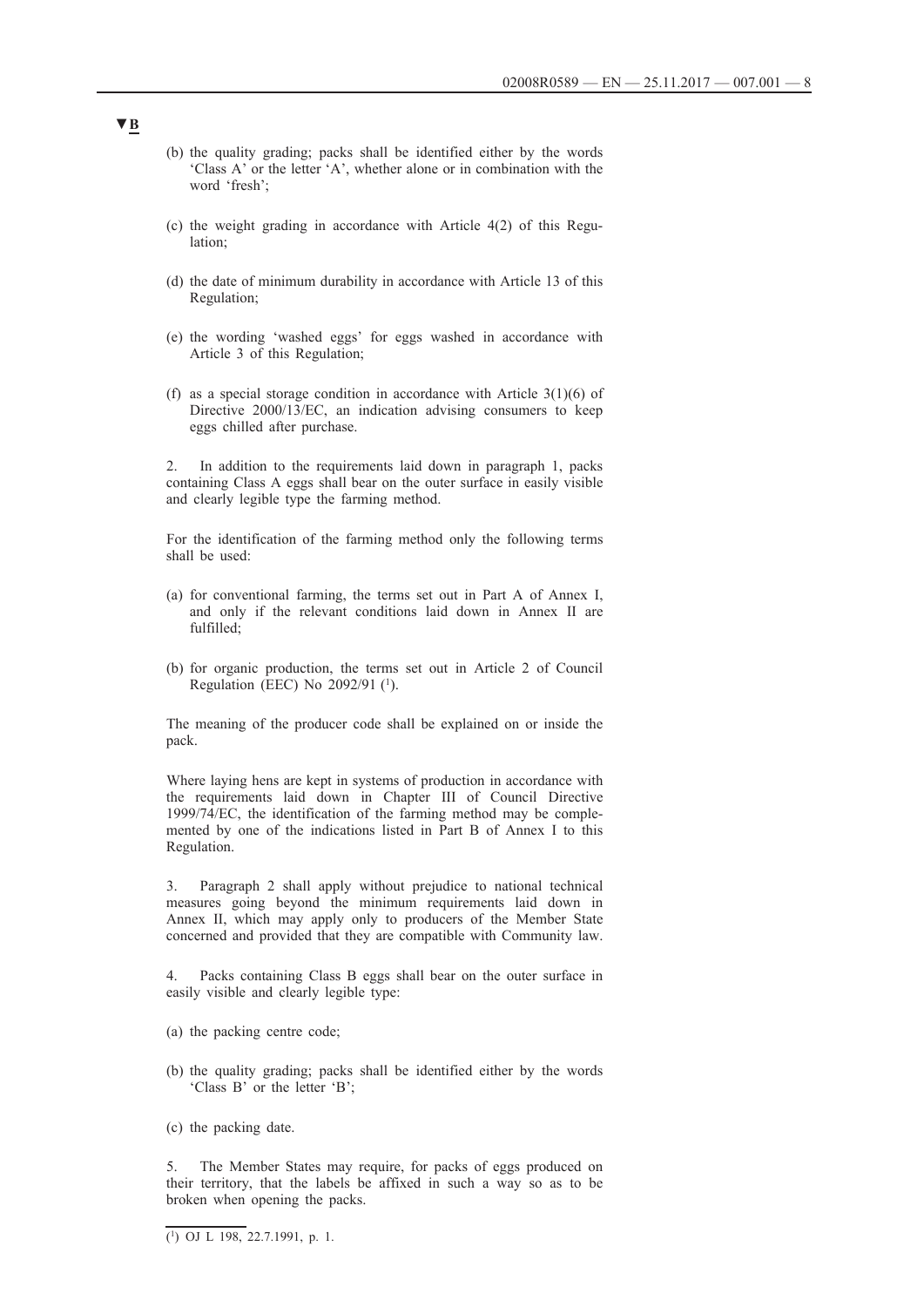### **Indication of the date of minimum durability**

The date of minimum durability referred to in Article  $3(1)(5)$  of Directive 2000/13/EC shall be fixed at not more than 28 days after laying. Where the period of laying is indicated, the date of minimum durability shall be determined from the first day of that period.

### *Article 14*

### **Packs marked as 'extra'**

1. The words 'extra' or 'extra fresh' may be used as an additional quality indication on packs containing Class A eggs until the ninth day after laying of the eggs.

2. Where indications referred to in paragraph 1 are used, the laying date and the time limit of nine days shall be shown on the pack in such a way as to be easily visible and clearly legible.

### *Article 15*

#### **Indication of how laying hens are fed**

Where an indication of how the laying hens are fed is used, the following minimum requirements shall apply:

- (a) reference may be made to cereals as a feed ingredient only where they account for at least 60 % in weight of the feed formula given, of which no more than 15 % of cereal by-products may be part;
- (b) without prejudice to the minimum of 60 % referred to in point (a), where reference is made to a specific cereal, it shall account for at least 30 % of the feed formula used. If specific reference is made to more than one cereal, each shall account for at least 5 % of the feed formula.

#### *Article 16*

#### **Information to be displayed for loose egg sales**

For loose egg sales, the following information shall be given in such a manner as to be easily visible and clearly legible to the consumer:

- (a) the quality grading;
- (b) the weight grading in accordance with Article 4;
- (c) an indication of the farming method equivalent to that referred to in Article 12(2);
- (d) an explanation of the meaning of the producer code;
- (e) the date of minimum durability.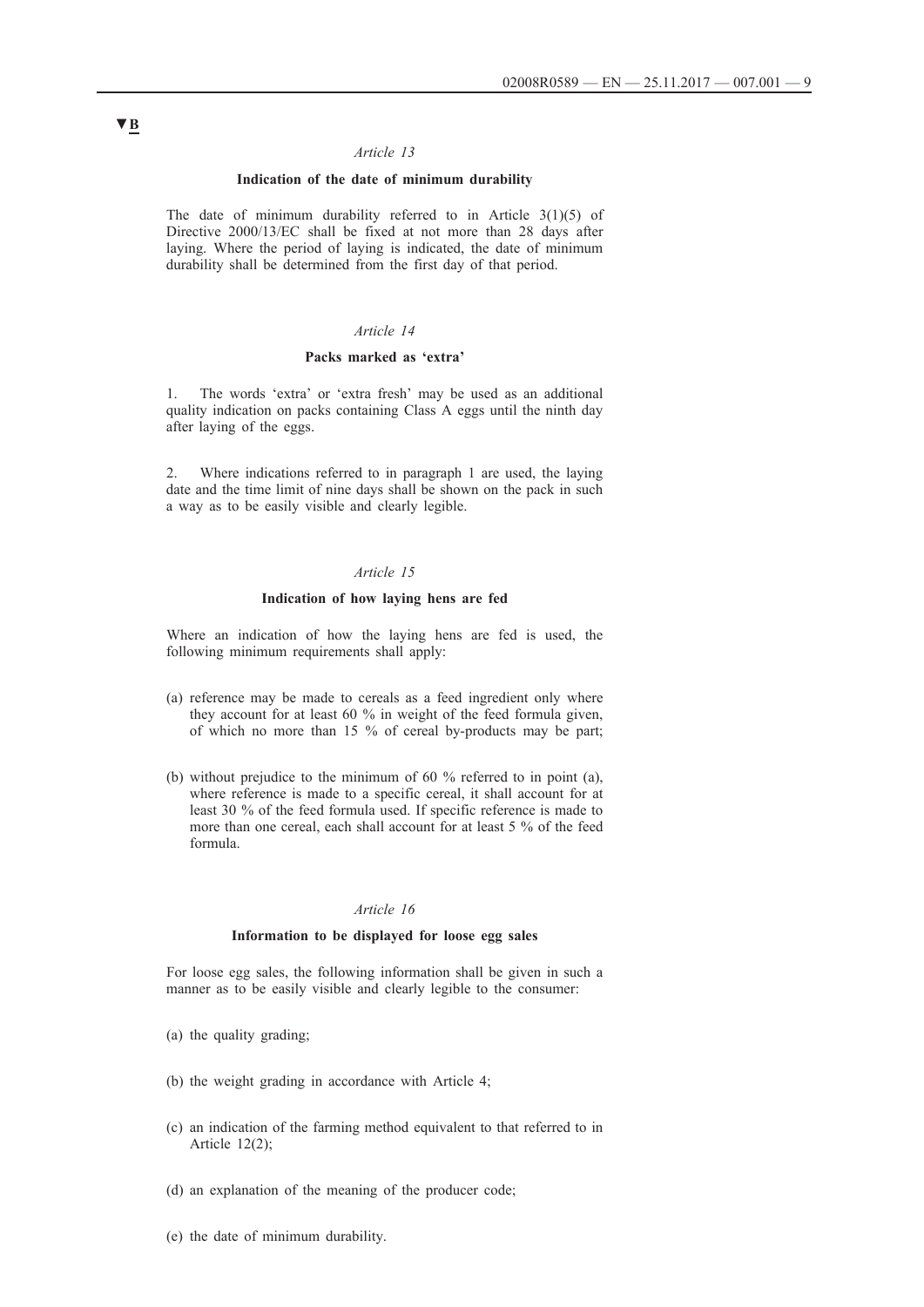### **Quality of packs**

Without prejudice to the requirements laid down in Chapter X of Annex II to Regulation (EC) No 852/2004, packs shall be shock-resistant, dry, clean and in good repair, and be of materials which protect the eggs from extraneous odour and the risk of quality deterioration.

### *Article 18*

### **Industrial eggs**

Industrial eggs shall be marketed in packaging containers with a red band or label.

Those bands and labels shall show:

- (a) the name and address of the operator for whom the eggs are intended;
- (b) the name and address of the operator who has dispatched the eggs;
- (c) the words 'industrial eggs' in capital letters 2 cm high, and the words 'unsuitable for human consumption' in letters at least 8 mm high.

#### *Article 19*

### **Repacking**

Packed Class A eggs may be repacked only by packing centres. Each pack shall contain only eggs of a single batch.

#### *Article 20*

### **Records to be kept by producers**

1. Producers shall record information on the farming methods, specifying for each farming method used:

- (a) the date of placing, age at placing and number of laying hens;
- (b) the date of culling and the number of hens culled;
- (c) daily egg production;
- (d) the number and/or weight of eggs sold per day or delivered daily by other means;
- (e) the names and addresses of purchasers.

2. Where the feeding method is indicated in accordance with Article 15 of this Regulation, producers shall, without prejudice to the requirements laid down in part A, III of Annex I to Regulation (EC) No 852/2004, record the following information, specifying for each feeding method used:

- (a) the quantity and type of feed supplied or mixed on-site;
- (b) the date of delivery of feed.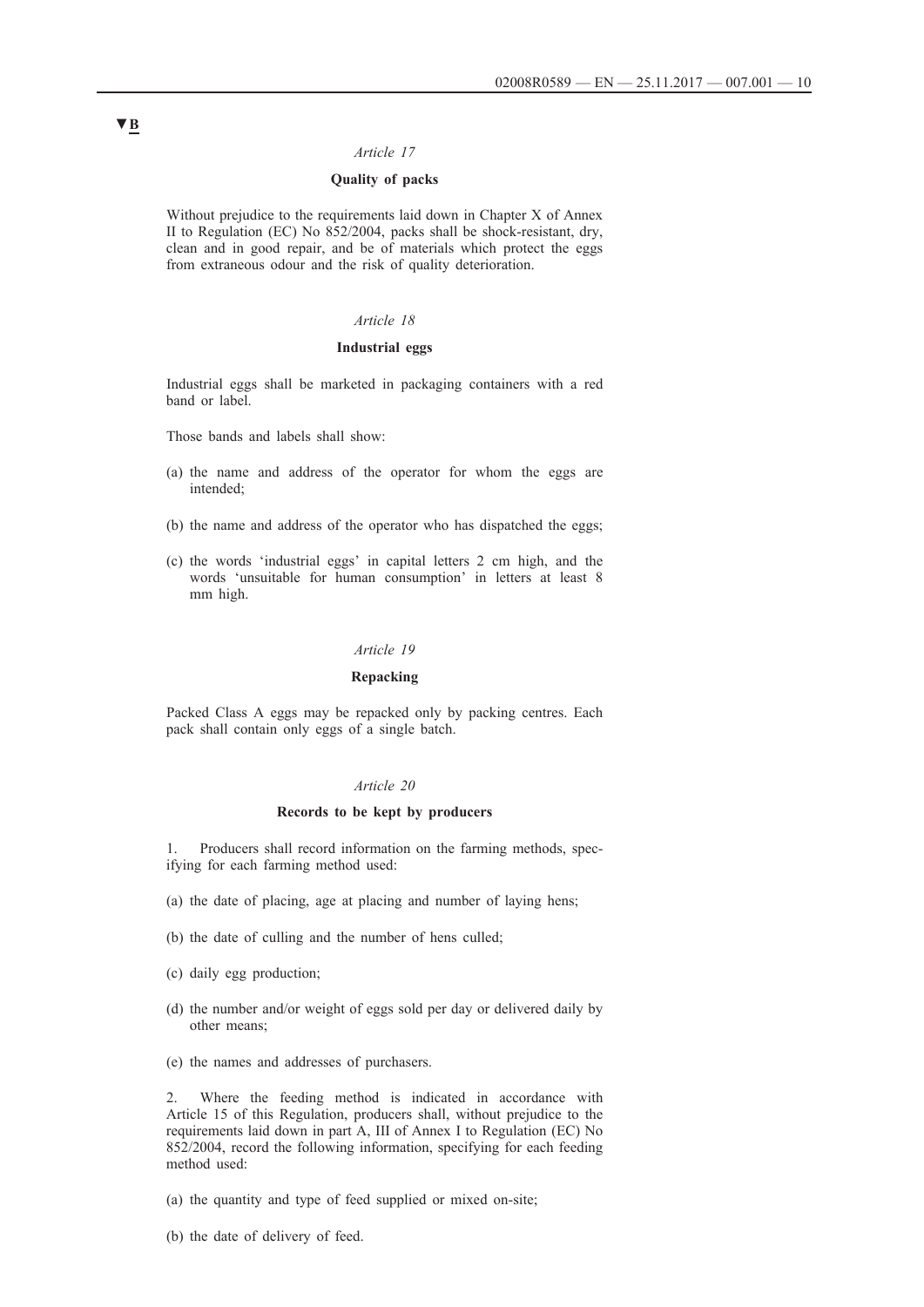3. Where a producer uses different farming methods on a single production site, the information referred to in paragraphs 1 and 2 shall be broken down by hen house.

4. For the purposes of this Article, instead of keeping records of sales and deliveries, producers may keep files of invoices and delivery notes marked as indicated in paragraphs 1 and 2.

#### *Article 21*

### **Records to be kept by collectors**

- 1. Collectors shall record separately, by farming method and by day:
- (a) the quantity of eggs collected, broken down by producer, giving the name, address and producer code, and the laying date or period;
- (b) the quantity of eggs delivered to the relevant packing centres, broken down by producer, giving the name, address, packing centre code and the laying date or period.

2. For the purposes of this Article, instead of keeping records of sales and deliveries, collectors may keep files of invoices and delivery notes marked as indicated in paragraph 1.

### *Article 22*

### **Records to be kept by packing centres**

1. Packing centres shall record separately, by farming method and by day:

- (a) the quantities of ungraded eggs they receive, broken down by producer, giving the name, address and producer code and the laying date or period;
- (b) after the eggs are graded, the quantities by quality and weight grade;
- (c) the quantities of graded eggs received coming from other packing centres, including the code of those packing centres and the date of minimum durability;
- (d) the quantities of ungraded eggs delivered to other packing centres, broken down by producer, including the code of those packing centres and the laying date or period;
- (e) the number and/or weight of eggs delivered, by quality and weight grade, packing date in the case of Class B eggs or the date of minimum durability in the case of Class A eggs, and by purchaser, with the name and address of the latter.

Packing centres shall update their physical stock records each week.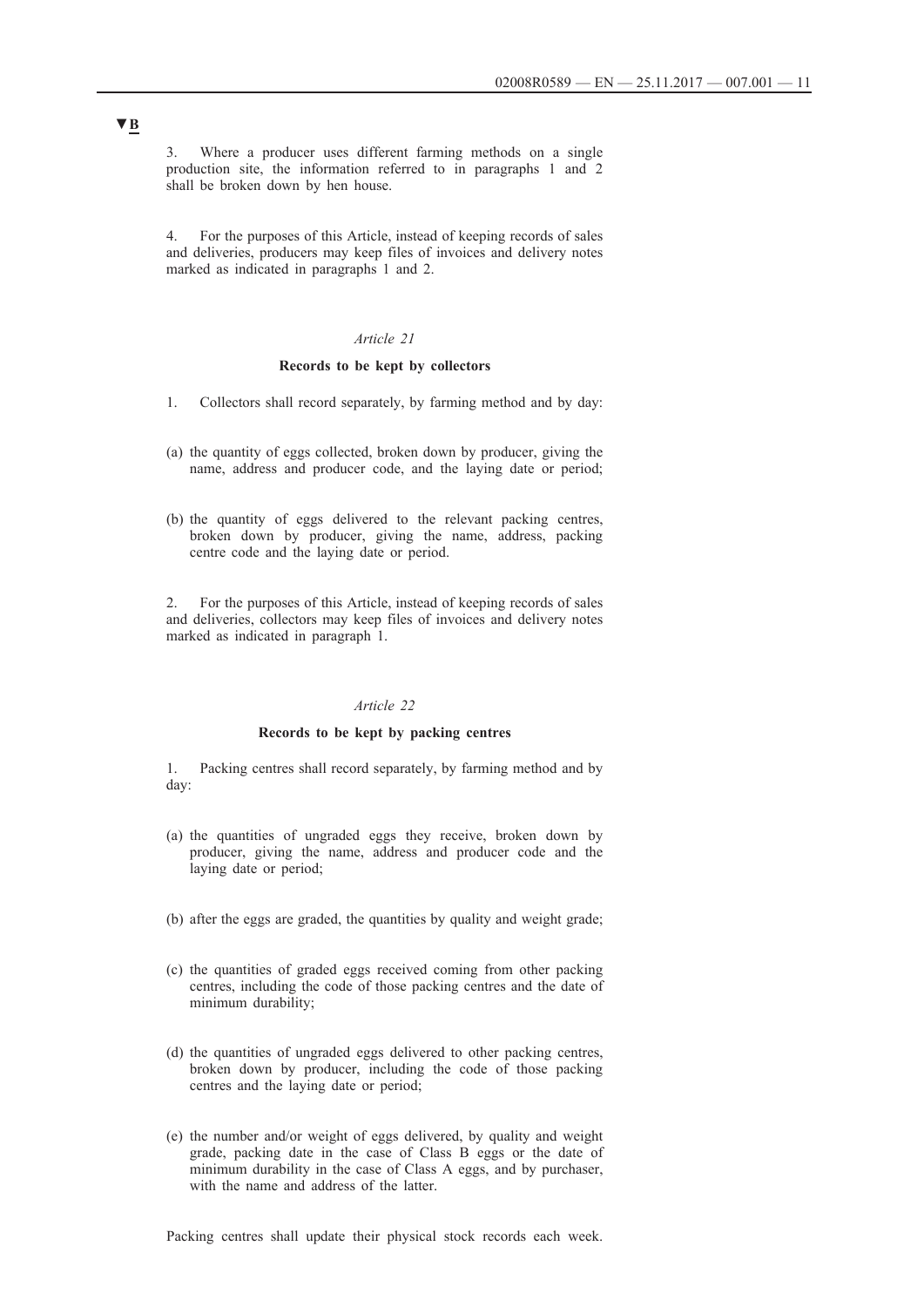2. Where Class A eggs and their packs bear an indication of how laying hens are fed in accordance with Article 15, packing centres using such indications shall keep separate records in accordance with paragraph 1.

3. For the purposes of this Article, instead of keeping records of sales and deliveries, packing centres may keep files of invoices and delivery notes marked as indicated in paragraphs 1 and 2.

### *Article 23*

### **Time limits for keeping records**

Records and files referred to in Articles 7(2), 20, 21 and 22 shall be kept for at least 12 months from the date of their creation.

### *Article 24*

### **Checks**

1. The Member States shall appoint inspection services to check compliance with this Regulation.

### **▼M3**

2. The inspection services referred to in paragraph 1 shall check the products covered by this Regulation at the different stages of marketing, as appropriate. Apart from random sampling, checks shall be carried out on the basis of a risk analysis, taking into account the type and throughput of the establishment concerned, as well as the operator's past records as regards compliance with the marketing standards for eggs.

### **▼B**

3. For Class A eggs imported from third countries, the checks provided for in paragraph 2 shall be made at the time of customs clearance and prior to the release for free circulation.

Class B eggs imported from third countries shall be released for free circulation only after checking at the time of customs clearance that their final destination is the processing industry.

4. Apart from random sampling, operators shall be inspected at a frequency to be determined by the inspection services on the basis of a risk analysis as referred to in paragraph 2, taking account, at least, of:

(a) the results of previous checks;

(b) the complexity of the marketing channels followed by the eggs;

- (c) the degree of segmentation in the production or packing establishment;
- (d) the quantity of eggs produced or packed;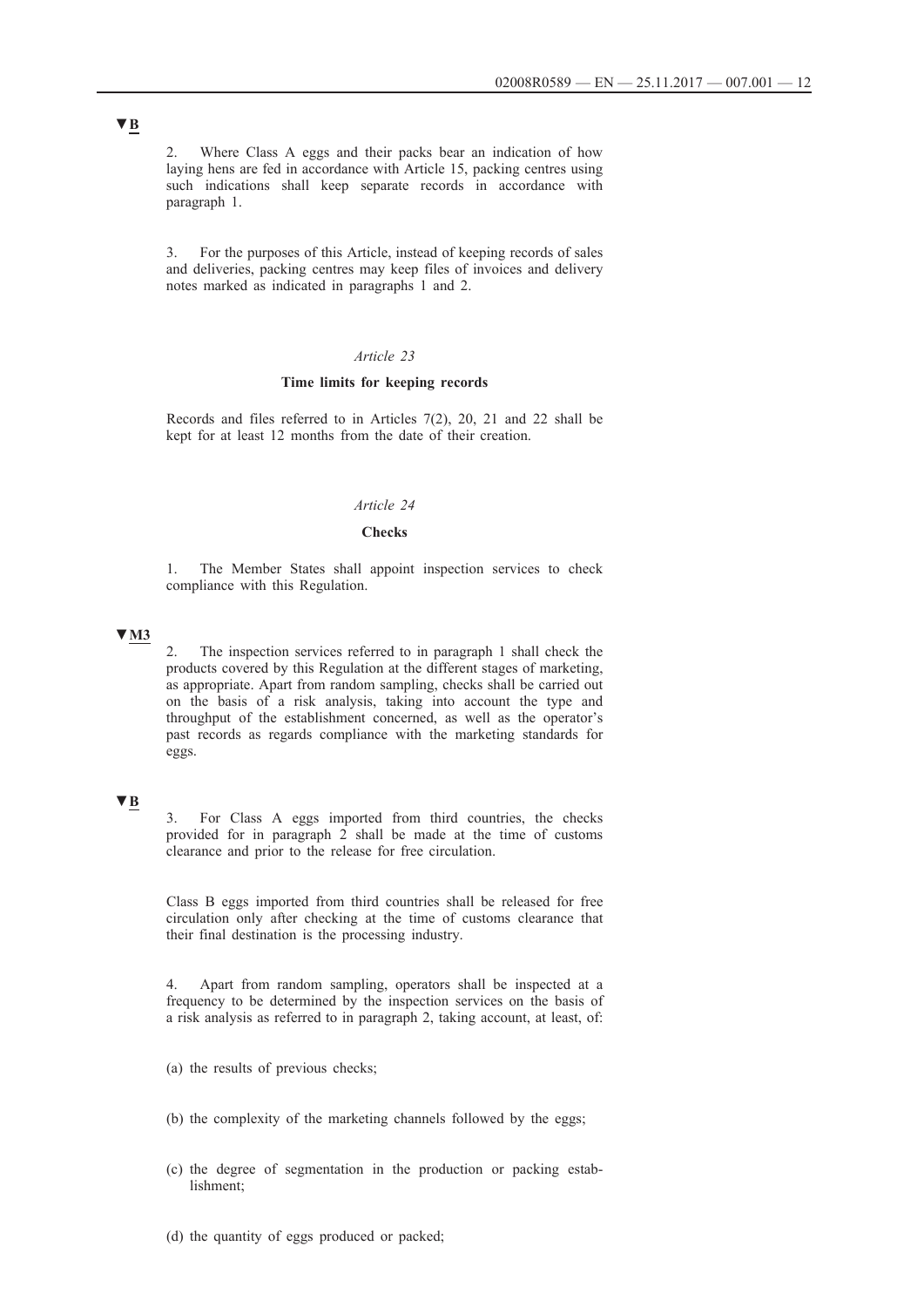(e) any substantial changes from previous years in the type of eggs produced or processed or in the marketing method.

5. Inspections shall be conducted regularly and be unannounced. Records referred to in Articles 20, 21 and 22 shall be made available on first request to the inspection services.

### *Article 25*

#### **Decisions on non-compliance**

1. Decisions by inspection services following inspections provided for in Article 24 indicating non-compliance with this Regulation may only be taken for the whole of the batch which has been checked.

2. Where the checked batch is deemed not to comply with this Regulation, the inspection service shall prohibit its marketing, or importation if the batch comes from a third country, unless and until proof is forthcoming that it has been made to comply with this Regulation.

3. The inspection service which made the check shall verify whether the rejected batch has been or is being made to comply with this Regulation.

### *Article 26*

### **Tolerance for quality defects**

1. The following tolerances shall be allowed when checking batches of Class A eggs:

(a) at the packing centre, just before dispatch: 5 % of eggs with quality defects;

(b) at the other marketing stages: 7 % of eggs with quality defects.

2. For eggs marketed as 'extra' or 'extra fresh', no tolerance shall be allowed for the height of the air space at the time of packing or import.

3. Where the batch checked contains fewer than 180 eggs, the percentages referred to in paragraph 1 shall be doubled.

#### *Article 27*

### **Tolerance for egg weight**

1. Except in the case provided for in Article 4(3), in the checking of batches of Class A eggs, a tolerance shall be allowed as regards the weight per egg. Such batches may contain not more than 10 % of eggs of weight grades adjacent to that marked on the packing, but not more than 5 % of eggs of the next lower weight grade.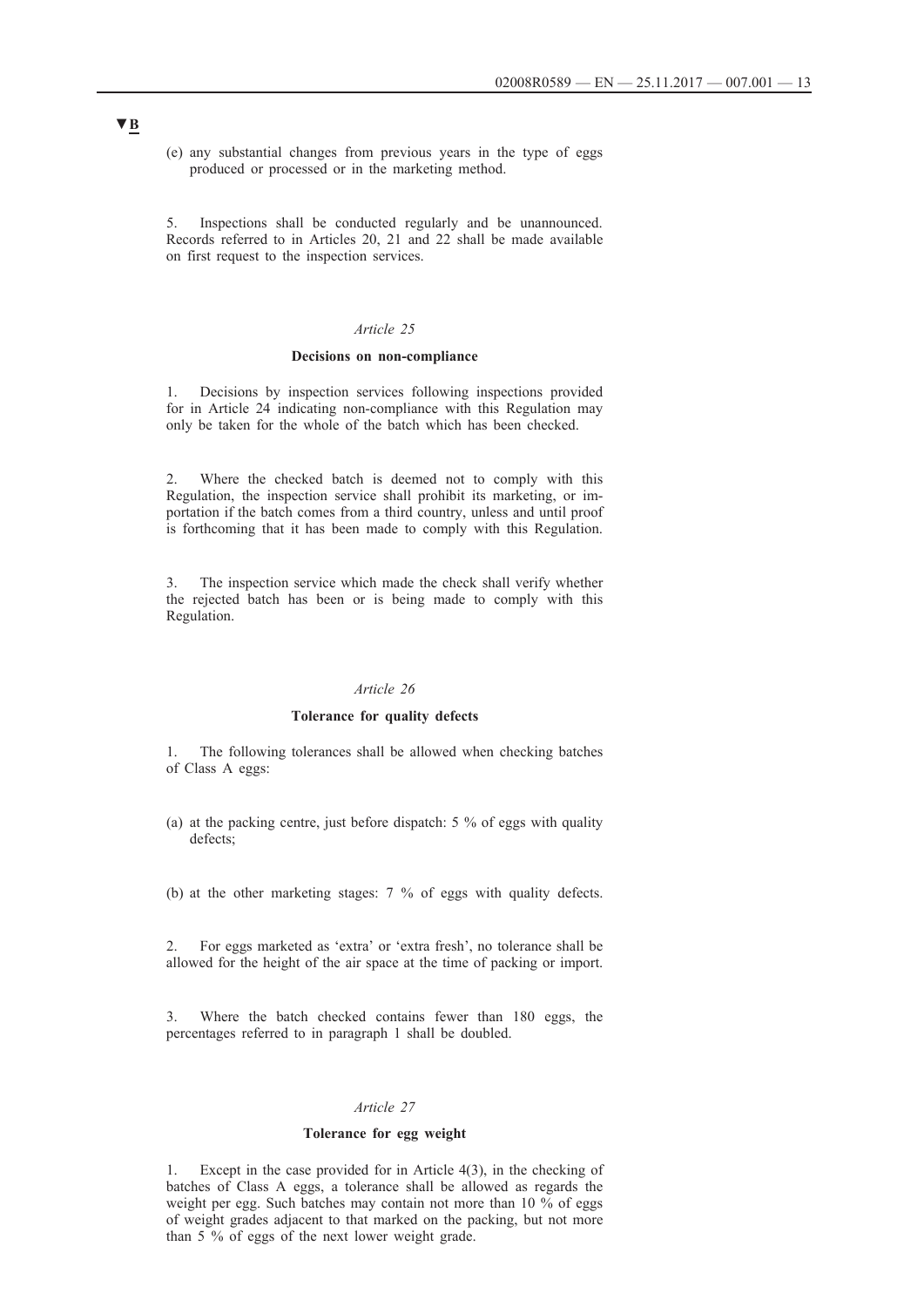2. Where the batch checked contains fewer than 180 eggs, the percentages referred to in paragraph 1 shall be doubled.

### *Article 28*

#### **Tolerance for marking eggs**

A tolerance of 20 % of eggs with marks that are illegible shall be allowed in the checking of batches and packs.

### *Article 29*

### **Eggs for export to third countries**

Eggs packed and intended for export may be made to comply with requirements different from those laid down in Annex XIV to Regulation (EC) No 1234/2007 and this Regulation as regards quality, marking and labelling, or with additional requirements.

### *Article 30*

#### **Imported eggs**

1. Any evaluation of equivalence of rules as referred to in point 1 of part A, IV of Annex XIV to Regulation (EC) No 1234/2007 shall include an assessment of whether the requirements contained in this Regulation are effectively met by operators in the third country concerned. It shall be updated regularly.

The Commission shall publish the result of the evaluation in the *Official Journal of the European Union*.

2. Eggs imported from third countries shall be clearly and legibly marked in the country of origin with its ISO 3166 country code.

3. Where there is not sufficient guarantee as to the equivalence of rules as referred to in point 3 of part A, IV of Annex XIV to Regulation (EC) No 1234/2007, packs containing eggs imported from the countries in question shall bear on the outer surface in easily visible and clearly legible type:

(a) the country of origin;

(b) the farming method as 'non-EC standard'.

# **▼M6** \_\_\_\_\_\_\_\_\_\_

**▼B**

#### *Article 32*

#### **Notification of infringements**

Member States shall notify the Commission within five working days by electronic means of any infringements found by inspection services, or any serious suspicion thereof, which are liable to affect intra-Community trade in eggs. Intra-Community trade is deemed to be affected in particular in the event of serious infringements by operators that produce or market eggs for sale in another Member State.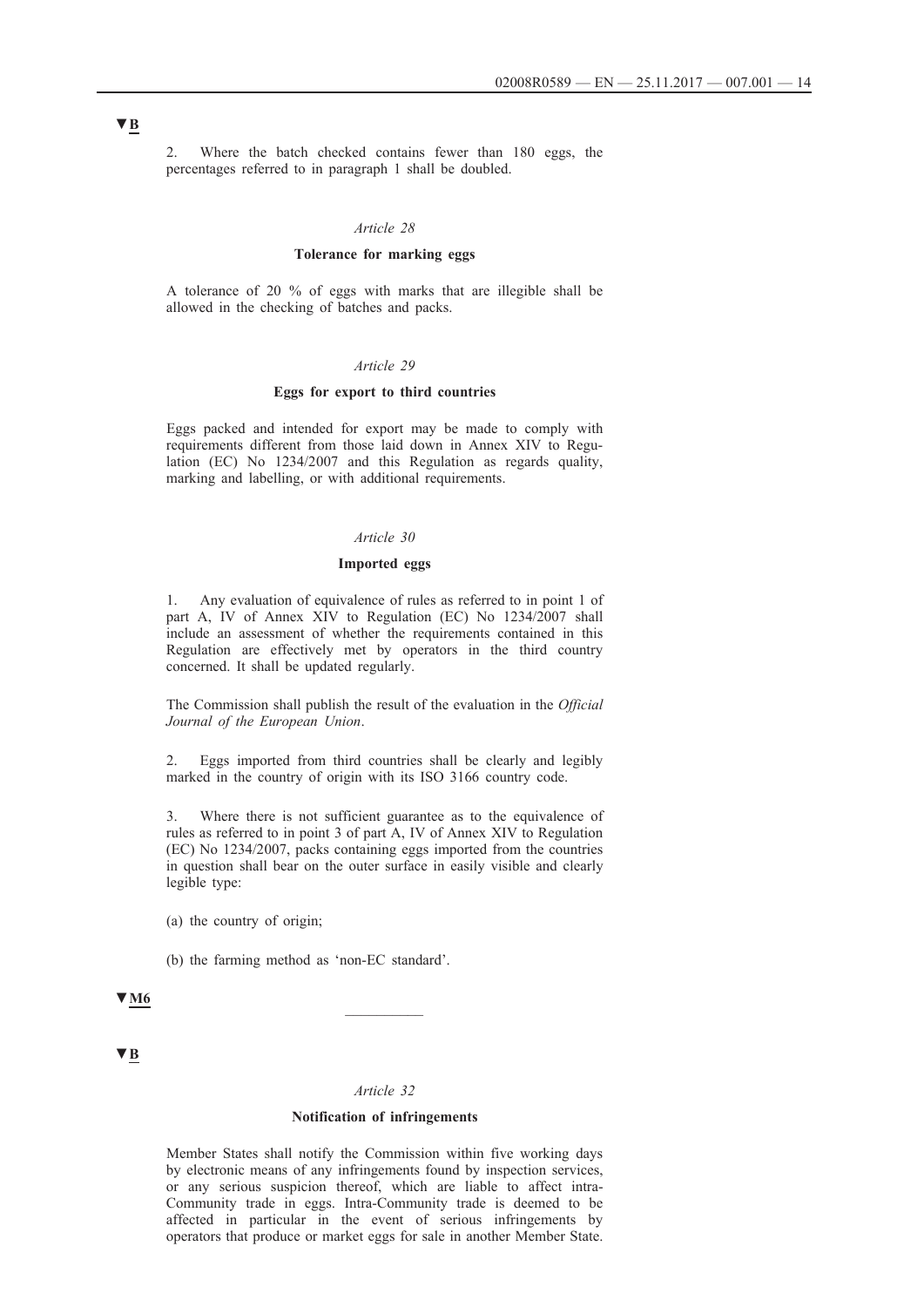### **Exceptions for the French overseas departments**

1. By way of derogation from Article 2(3), eggs intended for retail trade in the French overseas departments may be dispatched chilled to those departments. In that case, the sell-by date may be extended to 33 days.

2. In the case referred to in paragraph 1 of this Article, in addition to the requirements provided for in Articles 12 and 16, the wording 'chilled eggs' shall appear and particulars as to refrigeration shall be given on the outer surface of the pack.

The distinguishing mark for 'chilled eggs' shall be an equilateral triangle of at least 10 mm along the sides.

#### *Article 34*

#### **Exceptions for certain regions of Finland**

Eggs sold directly by the producer to retail outlets in the regions listed in Annex III shall be exempted from the requirements of Annex XIV to Regulation (EC) No 1234/2007 and of this Regulation. However, the farming method must be duly identified in accordance with Articles 12(2) and 16(c) of this Regulation.

### *Article 35*

#### **Evaluation of practices regarding certain voluntary labelling**

By 31 December 2009 at the latest, the Commission shall evaluate the use made of the voluntary labelling in accordance with the last subparagraph of Article 12(2), with a view, if necessary, to rendering it compulsory.

### *Article 36*

### **Penalties**

The Member States shall lay down the rules on penalties applicable to infringements of the provisions of this Regulation and shall take all measures necessary to ensure that they are implemented. The penalties provided for shall be effective, proportionate and dissuasive.

### **▼M2**

### *Article 37*

#### **Notifications**

1. At the request of the Commission, the Member States shall notify the Commission and the other Member States of the information necessary for the application of this Regulation.

2. The notifications to the Commission referred to in this Regulation shall be made in accordance with Commission Regulation (EC) No 792/2009 (1).

 $\overline{(\text{1}) \text{ OJ L } 228}$ , 1.9.2009, p. 3.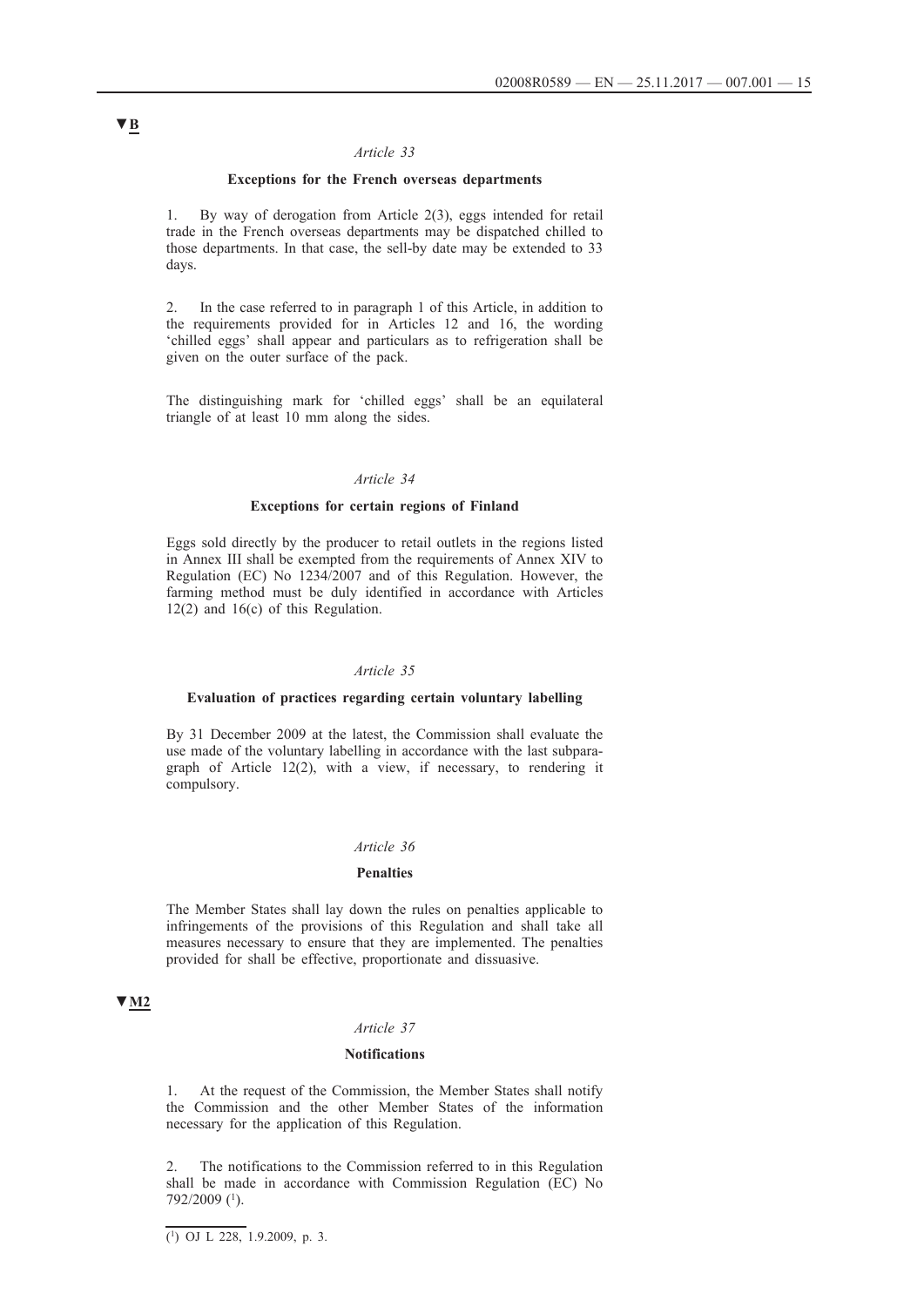### **Repeal**

Regulation (EC) No 557/2007 is hereby repealed with effect from 1 July 2008.

References to the repealed Regulation and to Regulation (EC) No 1028/2006 shall be construed as references to this Regulation and shall be read in accordance with the correlation table in Annex IV.

### *Article 39*

### **Entry into force**

This Regulation shall enter into force on the seventh day following its publication in the *Official Journal of the European Union*.

It shall apply from 1 July 2008.

Article 33 shall apply until 30 June 2009.

This Regulation shall be binding in its entirety and directly applicable in all Member States.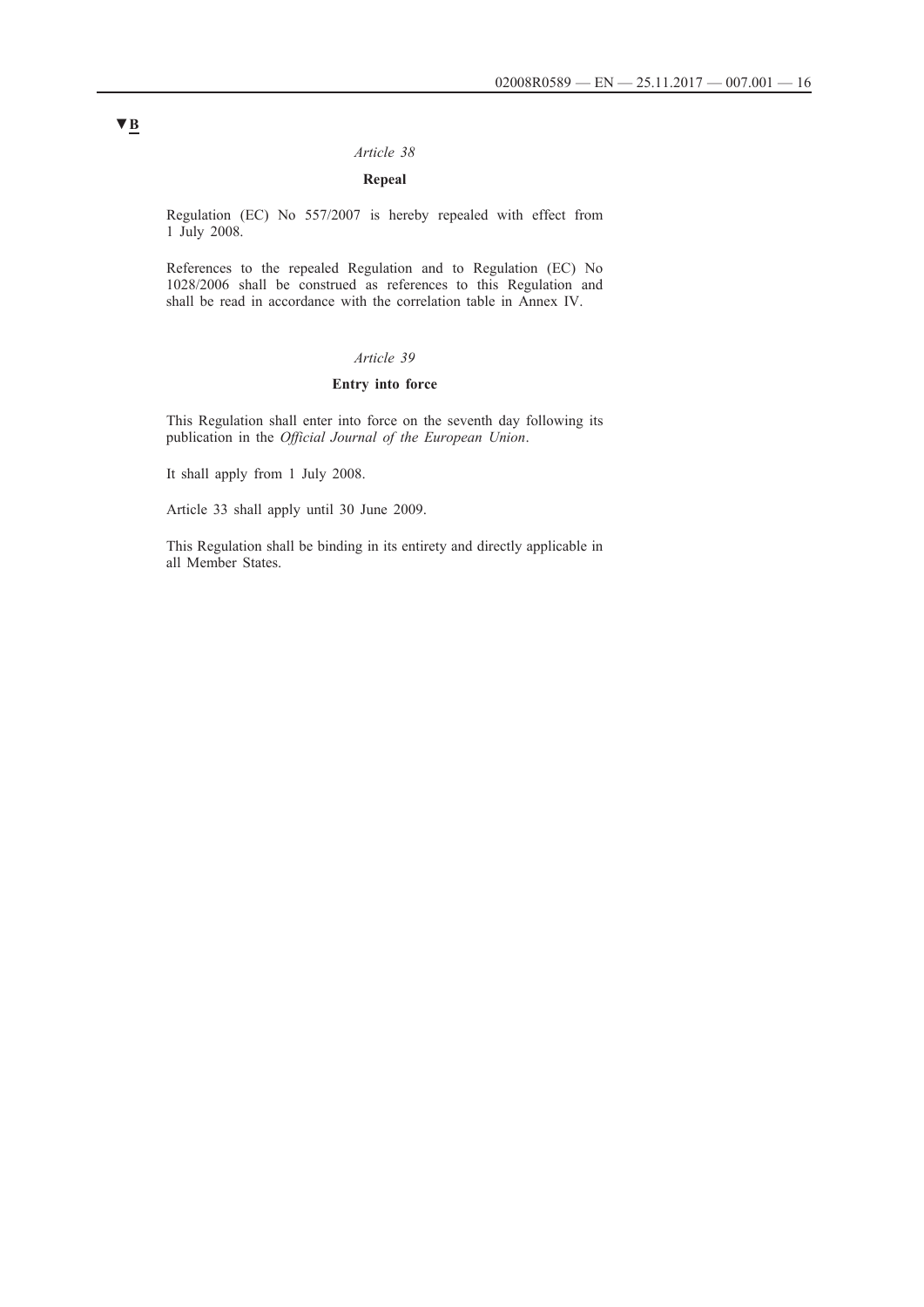## *ANNEX I*

### PART A

## **Terms referred to in point (a) of the second subparagraph of Article 12(2)**

|                                                   | Code<br>language | 1                                                     | 2                                                 | 3                                               |
|---------------------------------------------------|------------------|-------------------------------------------------------|---------------------------------------------------|-------------------------------------------------|
|                                                   | <b>BG</b>        | 'Яйца от кокошки - свободно<br>отглеждане на открито' | 'Яйца от кокошки - подово<br>отглеждане'          | 'Яйца от кокошки - клетъчно<br>отглеждане'      |
|                                                   | ES               | 'Huevos de gallinas camperas'                         | 'Huevos de gallinas criadas en el<br>suelo'       | 'Huevos de gallinas criadas en<br>jaula'        |
|                                                   | CS               | 'Vejce nosnic ve volném výběhu'                       | 'Vejce nosnic v halách'                           | 'Vejce nosnic v klecích'                        |
|                                                   | DA               | 'Frilandsæg'                                          | 'Skrabeæg'                                        | 'Buræg'                                         |
|                                                   | DE               | 'Eier aus Freilandhaltung'                            | 'Eier aus Bodenhaltung'                           | 'Eier aus Käfighaltung'                         |
|                                                   | ET               | 'Vabalt peetavate kanade munad'                       | 'Õrrekanade munad'                                | 'Puuris peetavate kanade munad'                 |
|                                                   | EL               | Αυγά ελεύθερης βοσκής'                                | <i>'Αυγά</i><br>αχυρώνα<br>ή<br>αυγά<br>στρωμνής' | Αυγά κλωβοστοιχίας'                             |
|                                                   | EN               | 'Free range eggs'                                     | 'Barn eggs'                                       | 'Eggs from caged hens'                          |
| $\blacktriangledown$ M5<br>$\blacktriangledown$ B | <b>FR</b>        | 'Œufs de poules élevées en plein<br>air'              | 'Œufs de poules élevées au sol'                   | 'Œufs de poules élevées en cage'                |
|                                                   | HR               | 'Jaja iz slobodnog uzgoja'                            | 'Jaja iz štalskog (podnog) uzgoja'                | 'Jaja iz kaveznog (baterijskog)<br>uzgoja'      |
|                                                   | GA               | 'Uibheacha saor-raoin'                                | 'Uibheacha sciobóil'                              | 'Uibheacha ó chearca chúbarnaí'                 |
|                                                   | IT               | 'Uova da allevamento all'aperto'                      | 'Uova da allevamento a terra'                     | 'Uova da allevamento in gabbie'                 |
|                                                   | LV               | 'Brīvās turēšanas apstākļos dētās<br>olas'            | 'Kūtī dētas olas'                                 | 'Sprostos dētas olas'                           |
|                                                   | <b>LT</b>        | 'Laisvai laikomų vištų kiaušiniai'                    | 'Ant<br>kraiko<br>laikomu<br>vištų<br>kiaušiniai' | 'Narvuose<br>laikomu<br>vištų<br>kiaušiniai'    |
|                                                   | HU               | 'Szabad tartásban termelt tojás'                      | 'Alternatív tartásban termelt tojás'              | 'Ketreces tartásból származó tojás'             |
|                                                   | MT               | 'Bajd tat-tigieg imrobbija barra'                     | 'Bajd tat-tigieg imrobbija ma' l-<br>art'         | 'Bajd<br>tat-tiģieģ<br>imrobbija fil-<br>gageg' |
|                                                   | NL               | 'Eieren van hennen met vrije<br>uitloop'              | 'Scharreleieren'                                  | 'Kooieieren'                                    |
|                                                   | PL               | 'Jaja z<br>chowu<br>wolnym<br>na<br>wybiegu'          | 'Jaja z chowu ściółkowego'                        | 'Jaja z chowu klatkowego'                       |
|                                                   | PT               | 'Ovos de galinhas criadas ao ar<br>livre'             | 'Ovos de galinhas criadas no solo'                | 'Ovos de galinhas criadas em<br>gaiolas'        |
|                                                   | RO.              | 'Ouă de găini crescute în aer<br>liber'               | 'Ouă de găini crescute în hale la<br>sol          | 'Ouă de găini crescute în baterii'              |
|                                                   | $\rm SK$         | 'Vajcia z chovu na voľnom<br>výbehu'                  | 'Vajcia z podostieľkového chovu'                  | 'Vajcia z klietkového chovu'                    |
|                                                   | SL               | 'Jajca iz proste reje'                                | 'Jajca iz hlevske reje'                           | 'Jajca iz baterijske reje'                      |
|                                                   | FI               | 'Ulkokanojen munia'                                   | 'Lattiakanojen munia'                             | 'Häkkikanojen munia'                            |
|                                                   | $\mathrm{SV}$    | 'Ägg från utehöns'                                    | 'Ägg<br>från<br>frigående<br>höns<br>inomhus'     | 'Ägg från burhöns'                              |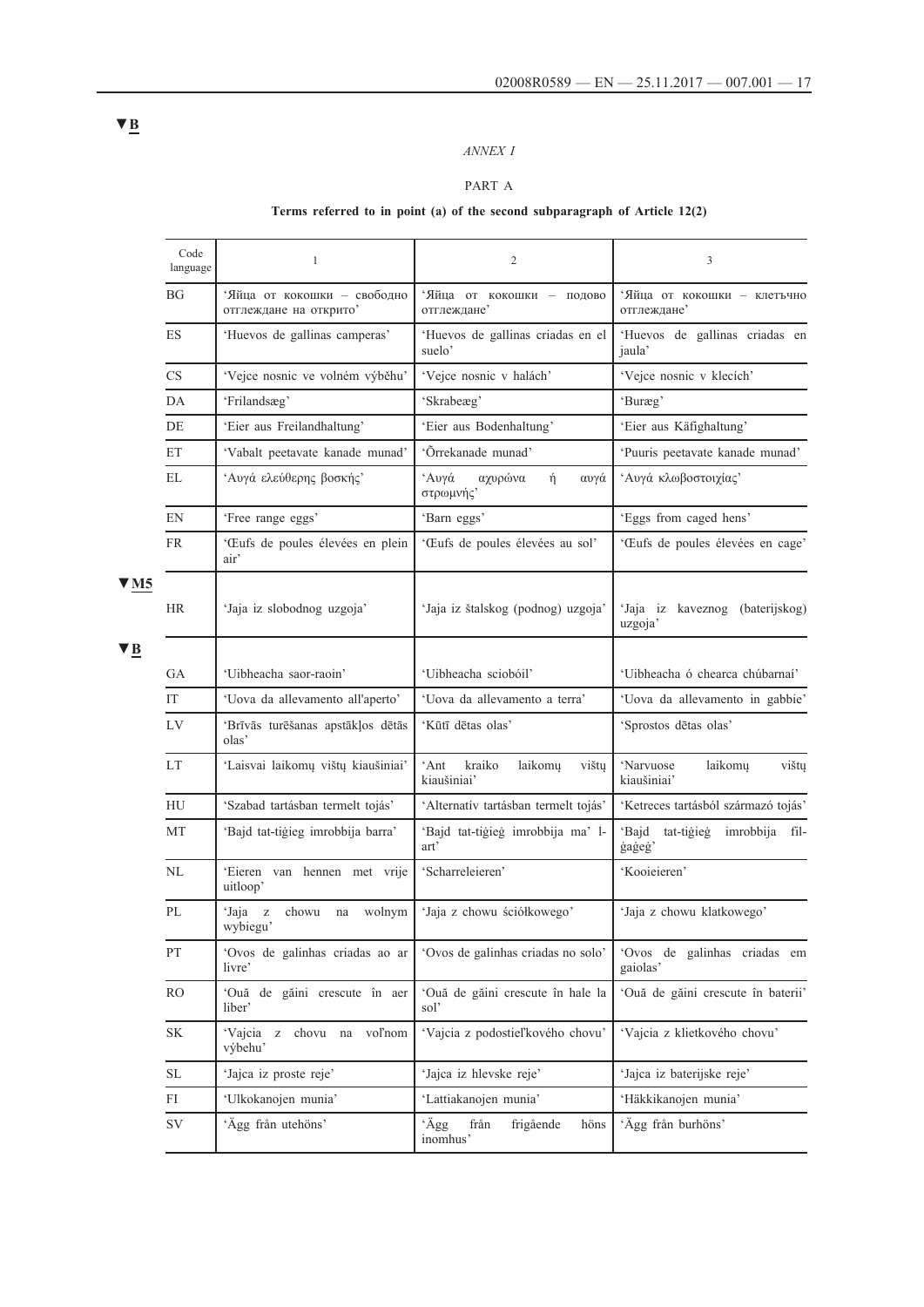## PART B

## **Terms referred to in the fourth subparagraph of Article 12(2)**

|                         | Language       |                                       |
|-------------------------|----------------|---------------------------------------|
|                         | BGF            | 'Уголемени клетки'                    |
|                         | <b>ES</b>      | 'Jaulas acondicionadas'               |
|                         | CS             | 'Obohacené klece'                     |
|                         | DA             | 'Stimulusberigede bure'               |
|                         | DE             | 'ausgestalteter Käfig'                |
|                         | ET             | 'Täiustatud puurid'                   |
|                         | <b>EL</b>      | 'Αναβαθμισμένοι/Διευθετημένοι κλωβοί' |
|                         | EN             | 'Enriched cages'                      |
|                         | <b>FR</b>      | 'Cages aménagées'                     |
| $\blacktriangledown$ M5 |                |                                       |
|                         | <b>HR</b>      | 'Obogaćeni kavezi'                    |
| l В                     |                |                                       |
|                         | <b>GA</b>      | 'Cásanna Saibhrithe'                  |
|                         | IT             | 'Gabbie attrezzate'                   |
|                         | LV             | 'Uzlaboti būri'                       |
|                         | <b>LT</b>      | 'Pagerinti narveliai'                 |
|                         | HU             | 'Feljavított ketrecek'                |
|                         | MT             | 'Gageg arrikkiti'                     |
|                         | NL             | 'Aangepaste kooi' of 'Verrijkte kooi' |
|                         | PL             | 'Klatki ulepszone'                    |
|                         | PT.            | 'Gaiolas melhoradas'                  |
|                         | R <sub>O</sub> | 'Cuști îmbunătățite'                  |
|                         | SK.            | 'Obohatené klietky'                   |
|                         | <b>SL</b>      | 'Obogatene kletke'                    |
|                         | FI             | 'Varustellut häkit'                   |
|                         | SV             | 'Inredd bur'                          |

# **▼B**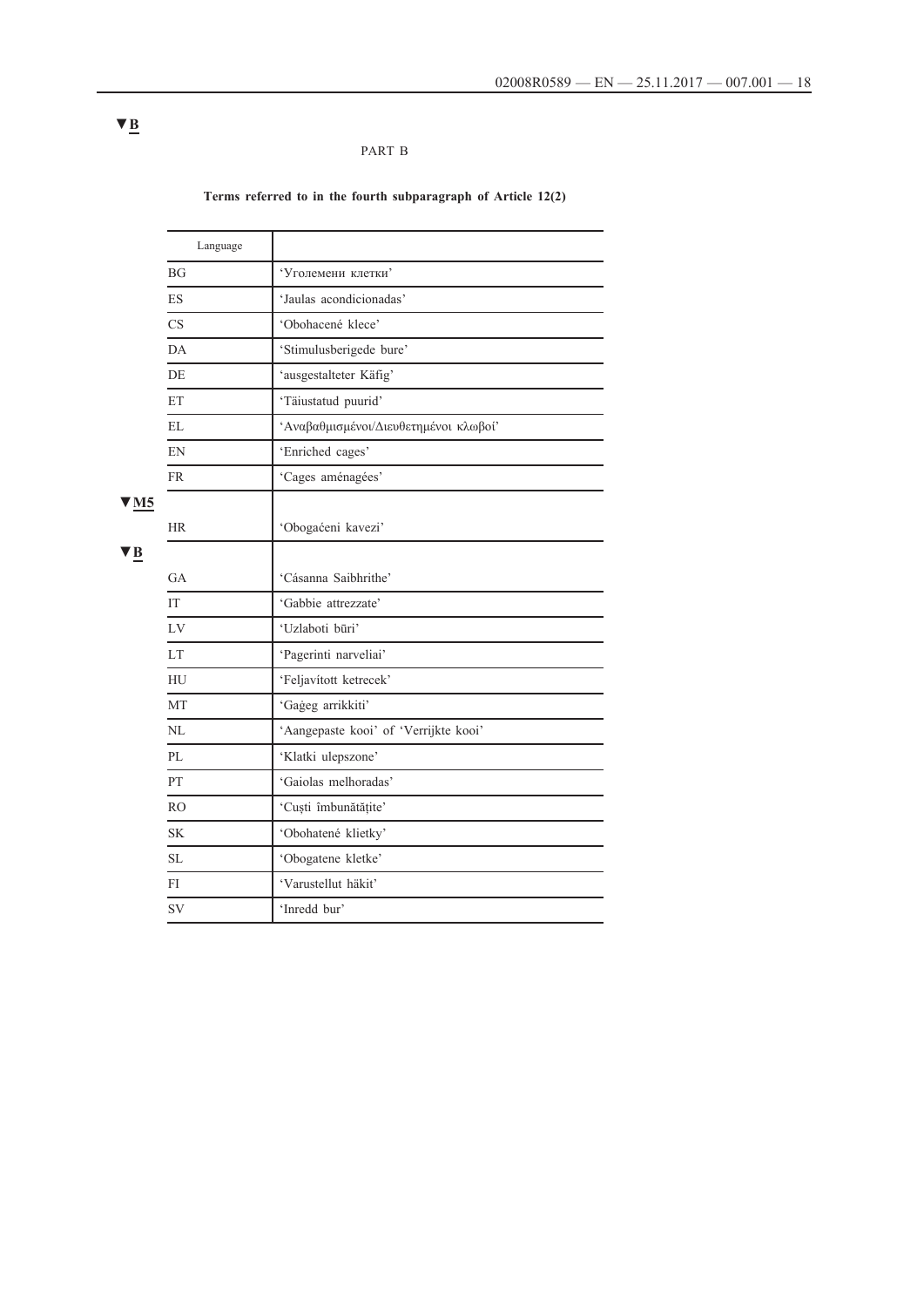*ANNEX II*

### **▼M7**

#### **Minimum requirements for systems of production for the various egg farming methods**

1. 'Free-range eggs' must be produced in systems of production which satisfy at least the conditions specified in Article 4 of Council Directive 1999/74/EC (1).

In particular, the following conditions must be satisfied:

(a) hens must have continuous daytime access to open-air runs. However, this requirement does not prevent a producer from restricting access for a limited period of time in the morning hours in accordance with usual good farming practice, including good animal husbandry practice.

Should measures adopted under Union law require access of hens to open-air runs to be restricted in order to protect public or animal health, eggs may be marketed as 'free-range' notwithstanding that restriction, provided that the laying hens have not had their access to open air runs restricted for a continuous period of more than 16 weeks. That maximum period shall start from the date on which the group of hens in question, put in place at the same time, actually had their access to open air runs restricted.

- (b) open-air runs to which hens have access must be mainly covered with vegetation and not be used for other purposes except for orchards, woodland and livestock grazing if the latter is authorised by the competent authorities;
- (c) the maximum stocking density of open-air runs must not be greater than 2 500 hens per hectare of ground available to the hens or one hen per  $4 \text{ m}^2$  at all times. However, where at least 10 m<sup>2</sup> per hen is available and where rotation is practised and hens are given even access to the whole area over the flock's life, each paddock used must at any time assure at least  $2.5 \text{ m}^2$  per hen;
- (d) open-air runs must not extend beyond a radius of 150 m from the nearest pophole of the building. However, an extension of up to 350 m from the nearest pophole of the building is permissible provided that a sufficient number of shelters as referred to in Article  $4(1)(3)(b)(ii)$  of Directive 1999/74/EC are evenly distributed throughout the whole open-air run with at least four shelters per hectare.
- 2. 'Barn eggs' must be produced in systems of production which satisfy at least the conditions specified in Article 4 of Directive 1999/74/EC.
- 3. 'Eggs from caged hens' must be produced in systems of production which satisfy at least:
	- (a) the conditions specified in Article 5 of Directive 1999/74/EC until 31 December 2011; or
	- (b) the conditions specified in Article 6 of Directive 1999/74/EC.
- 4. Member States may authorise derogations from points 1 and 2 of this Annex for establishments with fewer than 350 laying hens or rearing breeding laying hens as regards the obligations referred to in the second sentence of points  $1(d),1(e), 2, 3(a)(i)$  and  $3(b)(i)$  of Article 4(1) of Directive 1999/74/EC.

<sup>(1)</sup> Council Directive 1999/74/EC of 19 July 1999 laying down minimum standards for the protection of laying hens (OJ L 203, 3.8.1999, p. 53).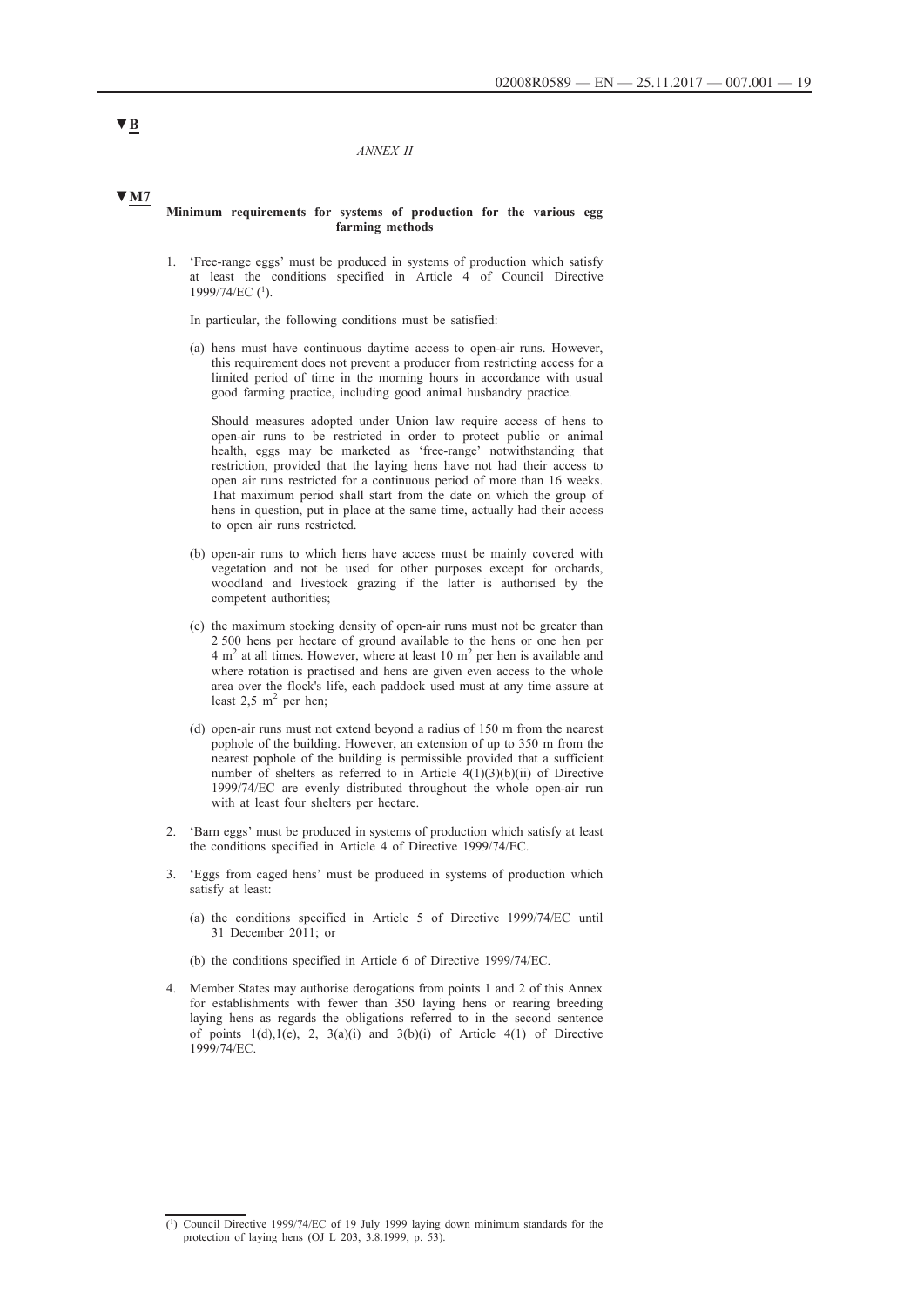### *ANNEX III*

## **Regions of Finland referred to in Article 34**

The provinces of:

— Lappi,

— Oulu,

— the regions of North Karelia and North Savo of the province of Eastern Finland,

— Åland.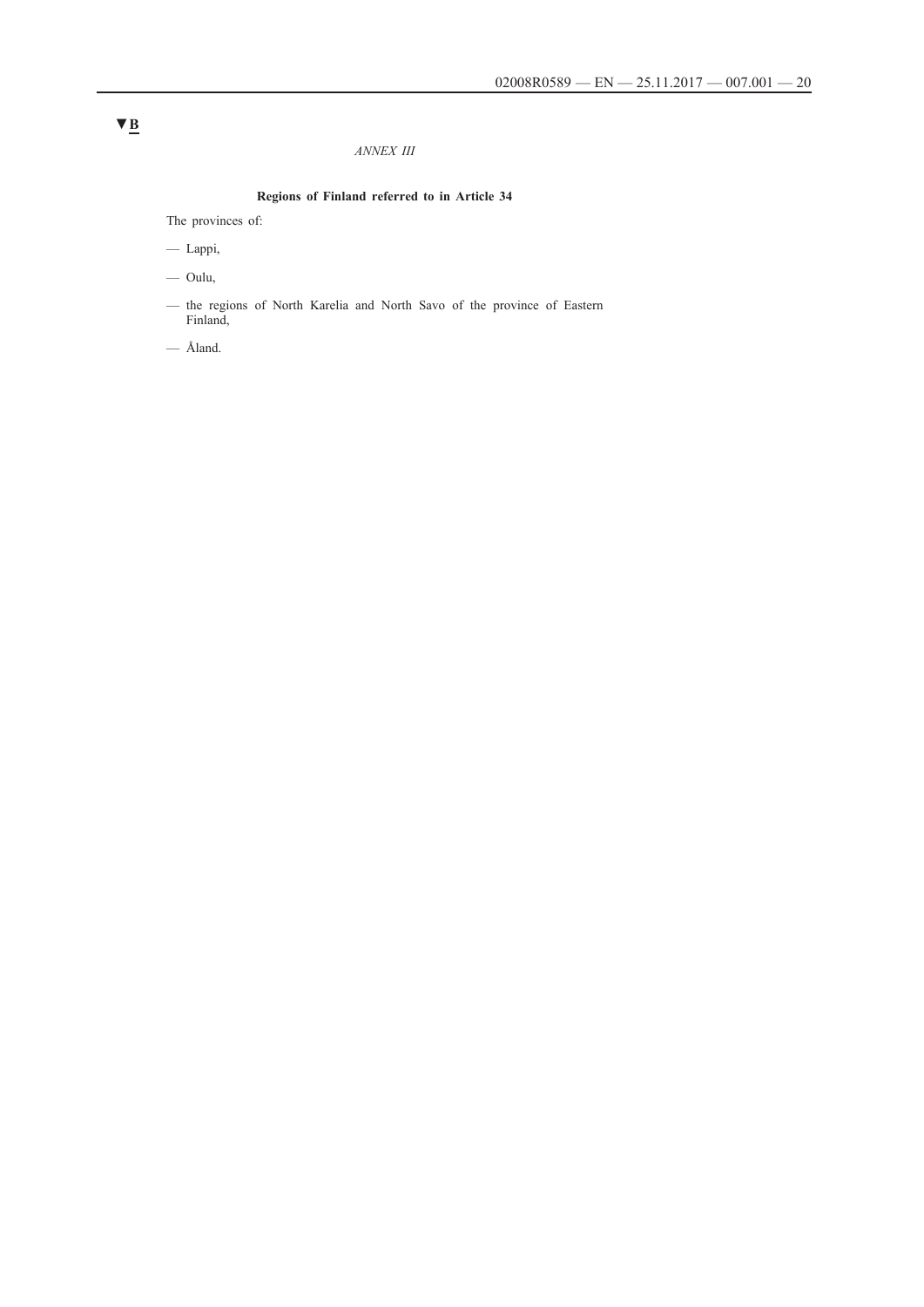## *ANNEX IV*

### **Correlation table referred to in Article 38**

| Regulation (EC) No 1028/<br>2006 | Regulation (EC) No 557/2007                          | This Regulation                                                                                   |
|----------------------------------|------------------------------------------------------|---------------------------------------------------------------------------------------------------|
|                                  | Article 1, first paragraph                           | Article 1, first paragraph                                                                        |
|                                  | Article 1, second paragraph, introductory<br>wording | Article 1, second paragraph, introductory<br>wording                                              |
|                                  |                                                      | Article 1, second paragraph, points (a) to $(j)$ Article 1, second paragraph, points (a) to $(j)$ |
| Article $2(1)$ to $(9)$          |                                                      | Article 1, second paragraph, points (k) to (s)                                                    |
|                                  | Article 2                                            | Article 2                                                                                         |
|                                  | Article 3                                            | Article 3                                                                                         |
|                                  | Article 4                                            | Article 4                                                                                         |
| Article $5(1)$                   |                                                      | Article 5(1), first subparagraph                                                                  |
|                                  | Article $5(1)$                                       | Article 5(1), second subparagraph                                                                 |
| Article $5(2)$                   |                                                      | Article 5(2), first subparagraph                                                                  |
|                                  | Article $5(2)$                                       | Article 5(2), second subparagraph                                                                 |
|                                  | Article $5(3)$                                       | Article $5(3)$                                                                                    |
| Article $5(3)$                   |                                                      | Article $5(4)$                                                                                    |
|                                  | Article 6                                            | Article 6                                                                                         |
|                                  | Article 7                                            | Article 7                                                                                         |
|                                  | Article 8                                            | Article 8                                                                                         |
|                                  | Article 9                                            | Article 9                                                                                         |
|                                  | Article 10                                           | Article 10                                                                                        |
|                                  | Article $11(2)$                                      | Article 11                                                                                        |
|                                  | Article 12                                           | Article 12                                                                                        |
|                                  | Article 13                                           | Article 13                                                                                        |
|                                  | Article 14                                           | Article 14                                                                                        |
|                                  | Article 15                                           | Article 15                                                                                        |
|                                  | Article 16                                           | Article 16                                                                                        |
|                                  | Article 17                                           | Article 17                                                                                        |
|                                  | Article 18                                           | Article 18                                                                                        |
|                                  | Article 19                                           | Article 19                                                                                        |
|                                  | Article 20                                           | Article 20                                                                                        |
|                                  | Article 21                                           | Article 21                                                                                        |
|                                  | Article 22                                           | Article 22                                                                                        |
|                                  | Article 23                                           | Article 23                                                                                        |
| Article 7                        |                                                      | Article 24 $(1)$ , $(2)$ and $(3)$                                                                |
|                                  | Article 24                                           | Article $24(4)$ and $(5)$                                                                         |
|                                  | Article 25                                           | Article 25                                                                                        |